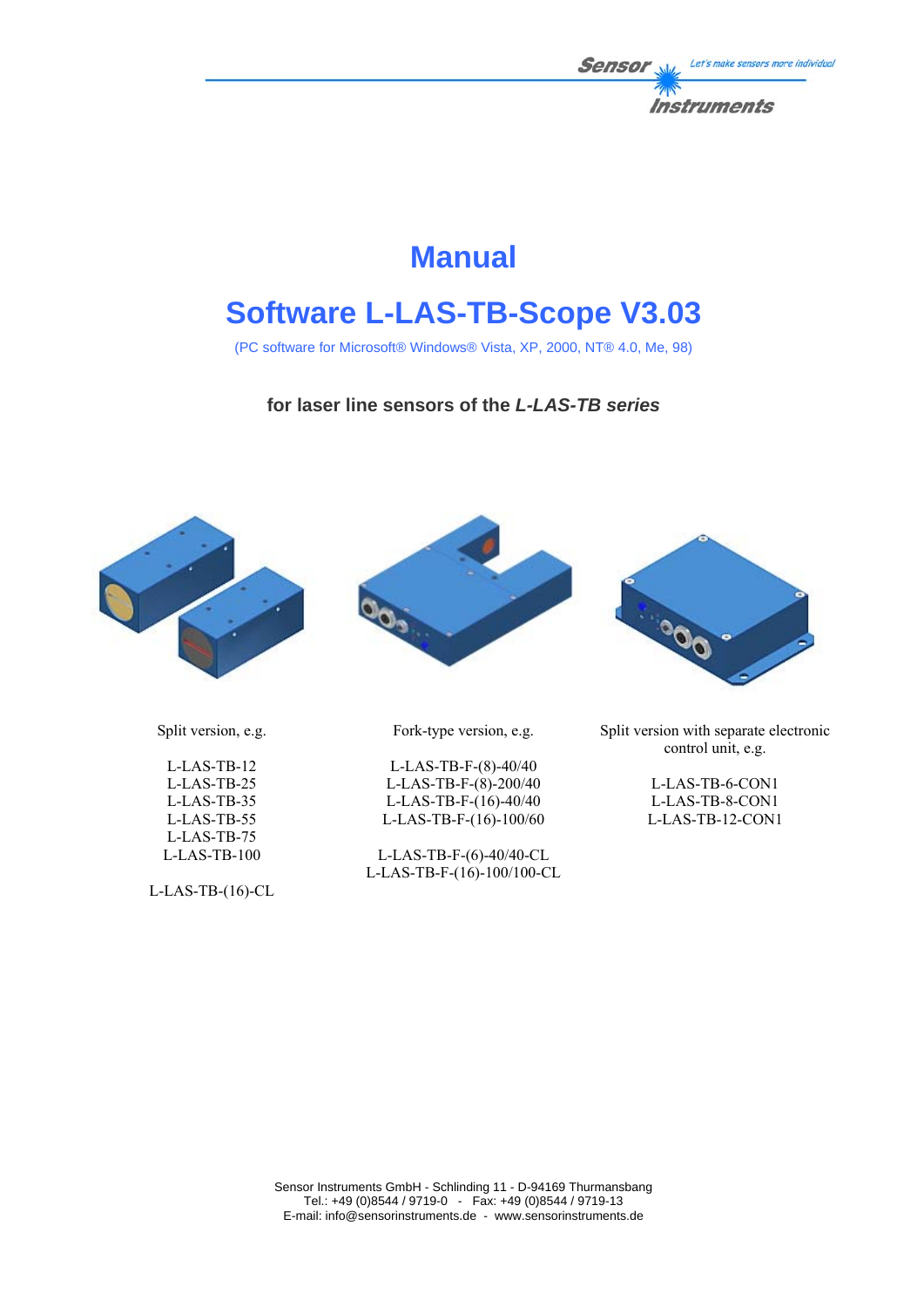#### **Contents**  $\mathbf 0$

| 2.      |      |
|---------|------|
|         |      |
| 1.      |      |
| Chapter | Page |

| 3.  |  |
|-----|--|
| 3.1 |  |
| 3.2 |  |
| 3.3 |  |
| 3.4 |  |
| 3.5 |  |

| 5.  |  |
|-----|--|
| 6.  |  |
| 6.1 |  |
| 6.2 |  |
| 6.3 |  |
| 6.4 |  |
| 6.5 |  |

6.6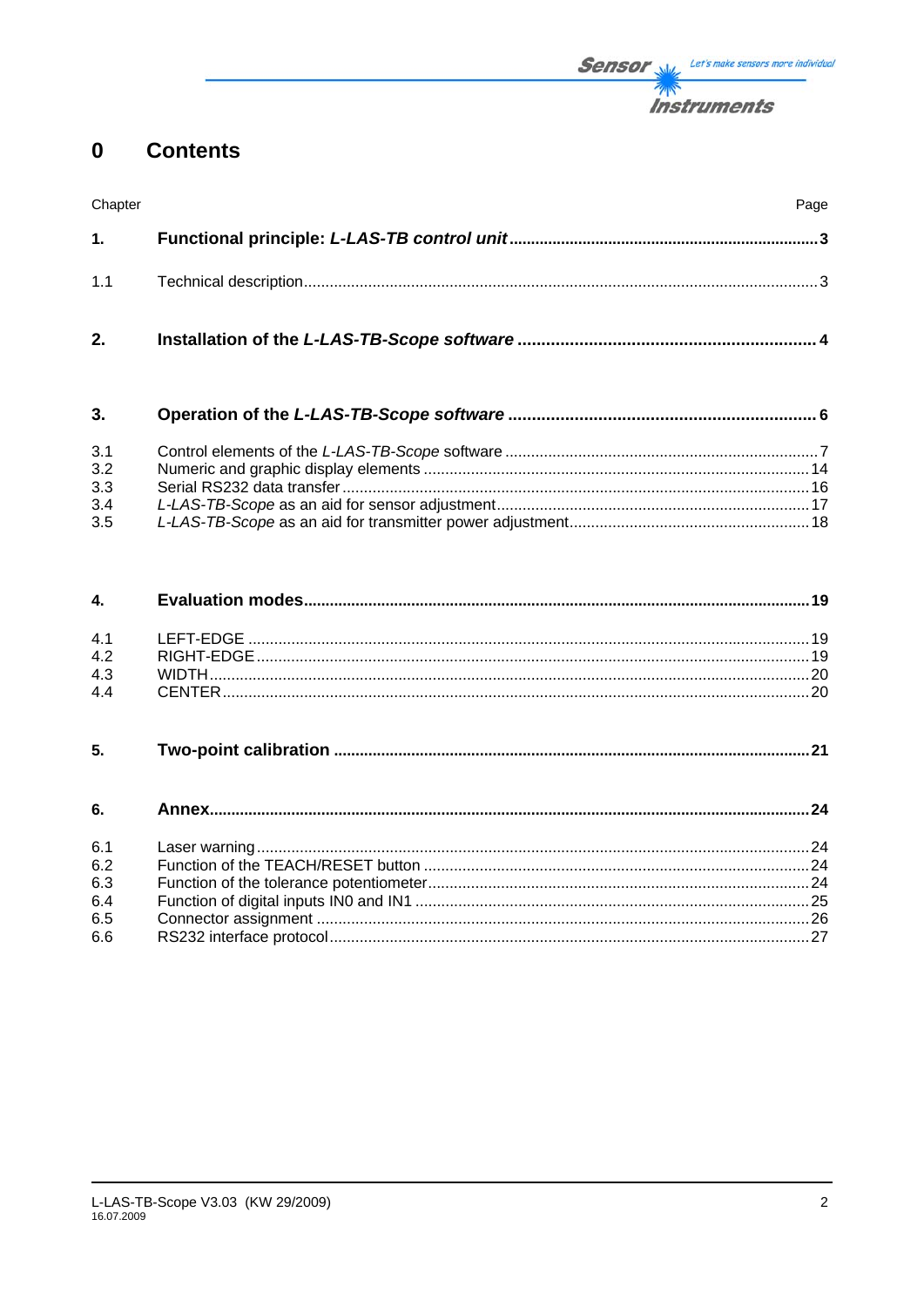

### **1 Functional principle:** *L-LAS-TB control unit*

### 1.1 Technical description

In the laser line sensors of the *L-LAS series* the laser beam of a laser diode (λ=670nm, 1mW power, laser class 2) through suitable collimators and apertures is emitted from the optical transmitter unit as a laser line, i.e. as parallel laser light with homogeneous light distribution. In the optical receiver unit the laser line impinges on a CCD line receiver. This CCD line comprises many closely adjacent individual receiver elements (pixels) that are arranged in a line. The light quantity of each of these receiver elements that is collected during the integration time can be separately read out as an analog voltage and, after performing analog-digital conversion, can be stored in a data field as a digital value.

When there is a non-transparent measuring object in the laser line, the parallel laser light only illuminates those receiver elements (pixels) of the line that lie outside the shadow zone of the measuring object. As a result the pixels within the shadow zone give off a considerably lower analog voltage compared to the illuminated pixels. By way of suitable software algorithms the areas of the shadow zones can be determined from the previously stored data field. Since the distance of the pixels on the CCD line is known, the size and position of the measuring object can therefore be determined. The micro-controller of the *L-LAS-TB sensor* can be parameterized through the serial RS232 interface by means of a Windows PC software. The sensor can be set to operate with different evaluation modes. The housing of the control unit features a TEACH/RESET button and a potentiometer for tolerance setting. Switching states are visualized by means of 4 LEDs (1x green, 1x yellow, and 2x red) that are integrated in the housing of the L-LASsensor. The *L-LAS-TB control unit* has three digital outputs (OUT0, OUT1, OUT2), the output polarity of which can be set with the software. Two digital inputs (IN0, IN1) make it possible to realize an external TEACH/RESET functionality and an external TRIGGER functionality through a PLC. In addition the control unit features a high-speed analog output (0 ... 10V) with 12-bit digital/analog resolution.

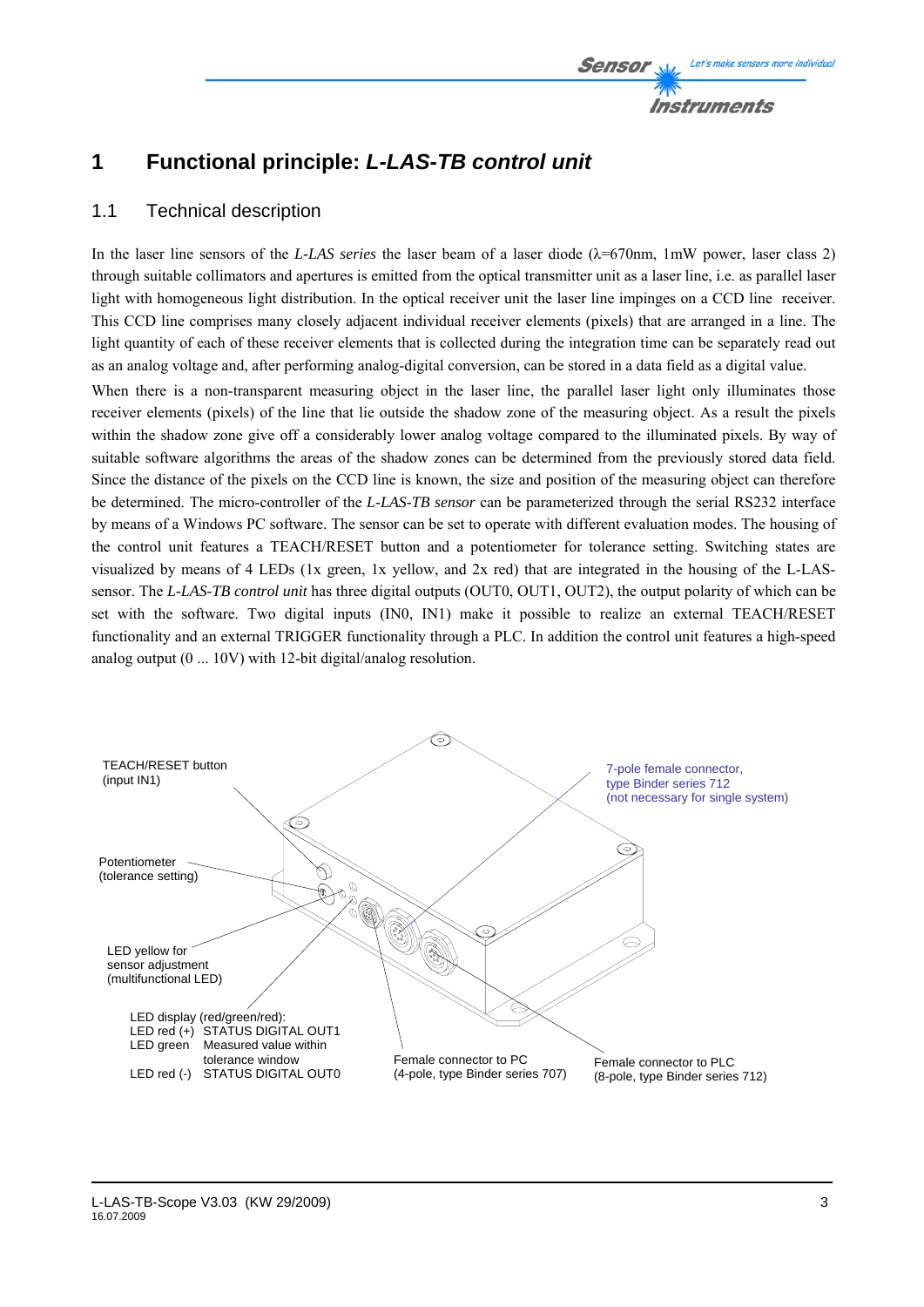

### **2 Installation of the** *L-LAS-TB-Scope* **software**

Hardware requirements for successful installation of the *L-LAS-TB-Scope* software:

- 100 MHz Pentium-compatible processor or better.
- CD-ROM or DVD-ROM drive
- Approx. 8 MByte of free hard disk space
- SVGA graphics card with at least 800x600 pixel resolution and 256 colors or better.
- Windows 98, Windows NT4.0, Windows XP, or Windows Vista operating system
- Free serial RS232 interface or USB port with USB-RS/232 adaptor at the PC

Please install the *L-LAS-TB-Scope* software as described below:

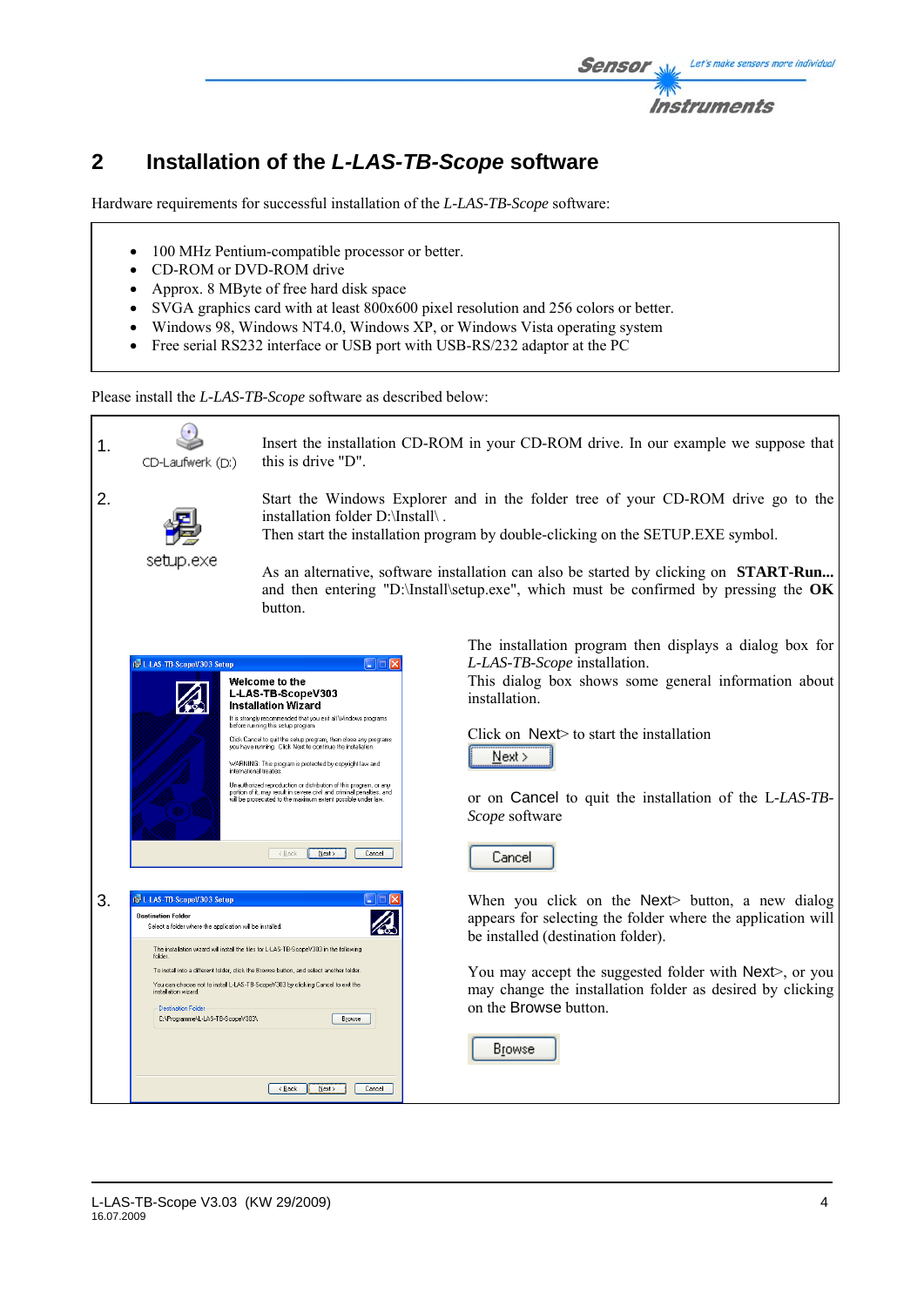



### Deinstallation of the L-LAS-TB-Scope software:

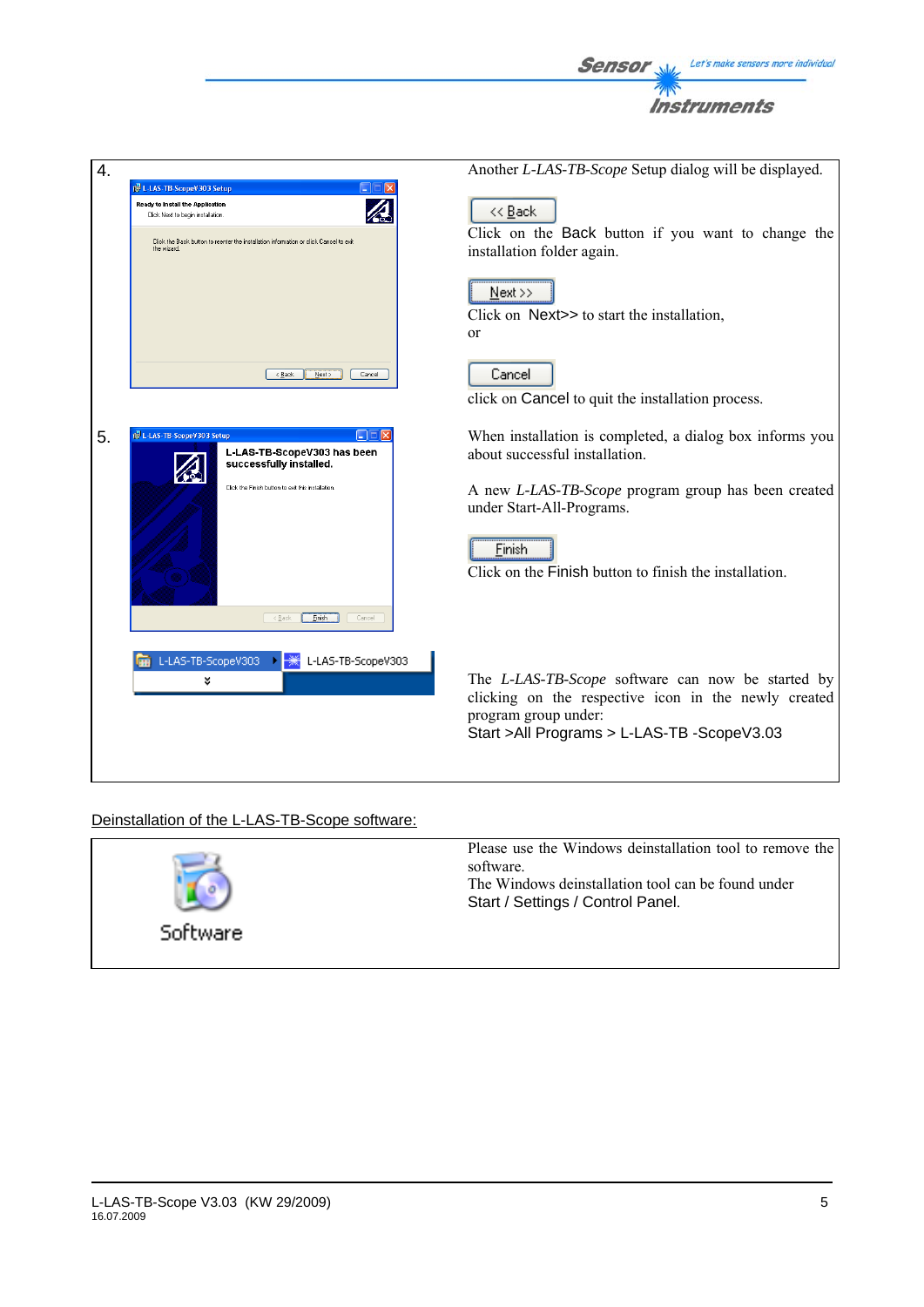## **3 Operation of the** *L-LAS-TB-Scope* **software**

The *L-LAS-TB-Scope* software is used for parameterizing the electronic control unit used for controlling the *L-LAS* line sensors. The measured values provided by the sensor can be visualized with the PC software, which means that the software among others can be used for adjustment purposes and for setting suitable tolerance limits for the inspection of the measuring object.

Data exchange between the PC user interface and the sensor system is effected through a standard RS232 interface. For this purpose the sensor is connected to the PC with the serial interface cable cab-las-4/PC. When parameterization is finished, the setting values can be permanently saved in an EEPROM memory of the *L-LAS-TB control unit*. The sensor system then continues to operate in "STAND-ALONE" mode without the PC.

When the *L-LAS-TB-Scope* software is started, the following Windows® user interface will be displayed:

| <b>KL-LAS-TB-Series CONTROL-PANEL</b>                                                                                                                                                                    |                                                                                                                                                | $\Box$ o $\times$                                                  |
|----------------------------------------------------------------------------------------------------------------------------------------------------------------------------------------------------------|------------------------------------------------------------------------------------------------------------------------------------------------|--------------------------------------------------------------------|
| L-LAS-TB-Scope Version 3.03                                                                                                                                                                              |                                                                                                                                                |                                                                    |
| PARA1 PARA2 REC   CALIB<br>PARA I: GENERAL-PARAMETER<br><b>CENTER</b><br>EVAL-MODE<br>$\frac{4}{3}$ 100<br>TOLERANCE-HIGH<br>$\frac{1}{2}$ 100<br>TOLERANCE - LOW<br><b>DISABLE ALL</b><br>HW-MODE.<br>w | $1024 -$<br>BUN<br>$896 -$<br>[pixel]<br>SIOP<br>768<br>Measurement-Value<br>640<br><b>VIDEO</b><br>512<br>384<br>$256 -$<br>$128 -$           |                                                                    |
| <b>CONTINUOUS</b><br>TRIGGER-MODE<br>▼                                                                                                                                                                   | $0 -$                                                                                                                                          |                                                                    |
| POLARITY<br><b>DIRECT</b>                                                                                                                                                                                | $\overline{\mathsf{Q}}$<br>0                                                                                                                   | 100                                                                |
| AVERAGE)<br>$\overline{2}$                                                                                                                                                                               | Pixel:<br>‡ा<br>E-BEG                                                                                                                          | E-END 2048                                                         |
| DIRECT 010V<br>ANALOG-OUT<br>▼<br>$F$ RAM<br>SEND<br>EEPROM<br>GET<br>$-$ FILE                                                                                                                           | MEASUREMENT-VALUE<br>E-LEFT<br>0.000<br>$\overline{0}$<br>$\mathbf{0}$<br>$\blacktriangleright$ L-LAS-TB-6-CL-V3.03 15/Jul/09.<br>CONNECT COM1 | <b>TOLERANCE</b><br>E-RIGHT<br>$0.3$ [+]<br>[mm]<br>0<br>$0.3$ [-] |

The *L-LAS-TB-Scope* CONTROL PANEL provides a great variety of functions:

- Visualization of measurement data in numeric and graphic output fields.
- Setting of the laser power for the laser transmitter.
- Setting of the polarity of the digital switching outputs OUT0, OUT1, and OUT2.
- Selection of a suitable evaluation mode.
- Presetting of setpoint value and tolerance band.
- Saving of parameters to the RAM, EEPROM memory of the control unit, or to a configuration file on the hard disk of the PC.

### **The following chapters provide explanations of the individual control elements of the**  *L-LAS-TB-Scope* **software.**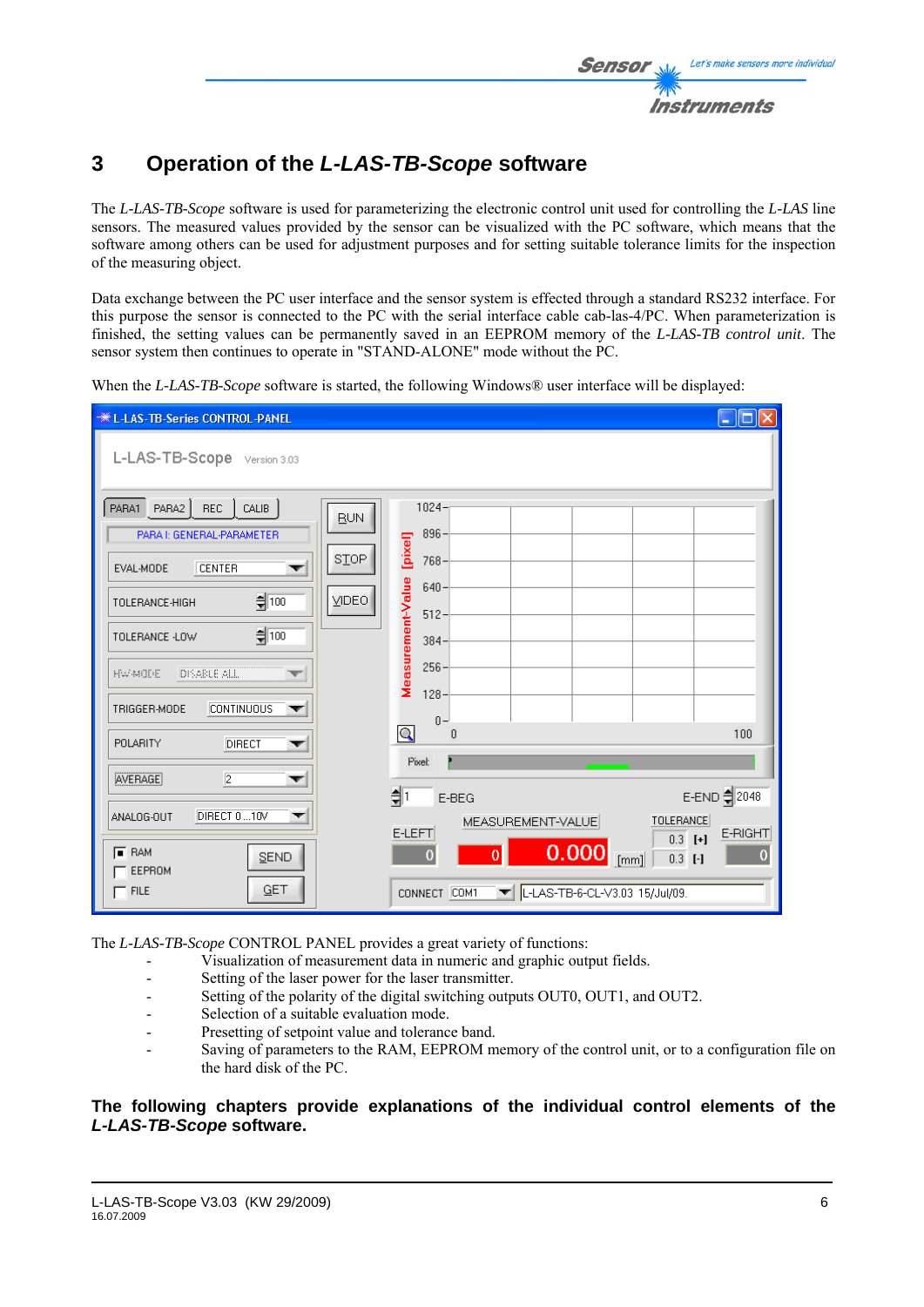

3.1 Control elements of the *L-LAS-TB-Scope* software:

| PARA1 PARA2 REC CALIB               |  |  |
|-------------------------------------|--|--|
| PARA I: GENERAL-PARAMETER           |  |  |
| EVAL-MODE<br><b>CENTER</b>          |  |  |
| $\frac{4}{3}$ 100<br>TOLERANCE-HIGH |  |  |
| $= 100$<br>TOLERANCE -LOW           |  |  |
| <b>DISABLE ALL</b><br>HW-MODE –     |  |  |
| <b>CONTINUOUS</b><br>TRIGGER-MODE   |  |  |
| POLARITY<br><b>DIRECT</b>           |  |  |
| <b>AVERAGE</b><br>2                 |  |  |
| DIRECT 010V<br>ANALOG-OUT           |  |  |

| EVAL-MODE | L-EDGE        |  |
|-----------|---------------|--|
|           | L-EDGE<br>✔   |  |
|           | <b>R-EDGE</b> |  |
|           | WIDTH         |  |
|           | CENTER        |  |
|           |               |  |

| PARA1   PARA2   REC   CALIB |  |
|-----------------------------|--|
|                             |  |

A click on the PARA1 button opens the PARAMETER I (PARA I) window, where various general parameters at the control unit can be set.





**Changes that are made in the function fields described below only become active at the control unit of the** *L-LAS-TB sensor* **after a click on the SEND button!**

### **EVAL-MODE:**

This list selection field serves for setting the evaluation mode at the *L-LAS-TB sensor*. Depending on the evaluation mode that is currently set, the edges created from the video signal (intensity profile) of the CCD line will be assessed differently.

### L-EDGE:

The 1st edge (left edge) of the CCD line's intensity profile is used as measurement value.

#### R-EDGE:

The 2nd edge (right edge) of the CCD line's intensity profile is used as measurement value.

#### WIDTH:

The difference between the second and the first edge is used as measurement value: WIDTH = R-EDGE - L-EDGE

### CENTER:

The mean value of the first edge and the second edge is used as measurement value: CENTER = (L-EDGE+R-EDGE)/2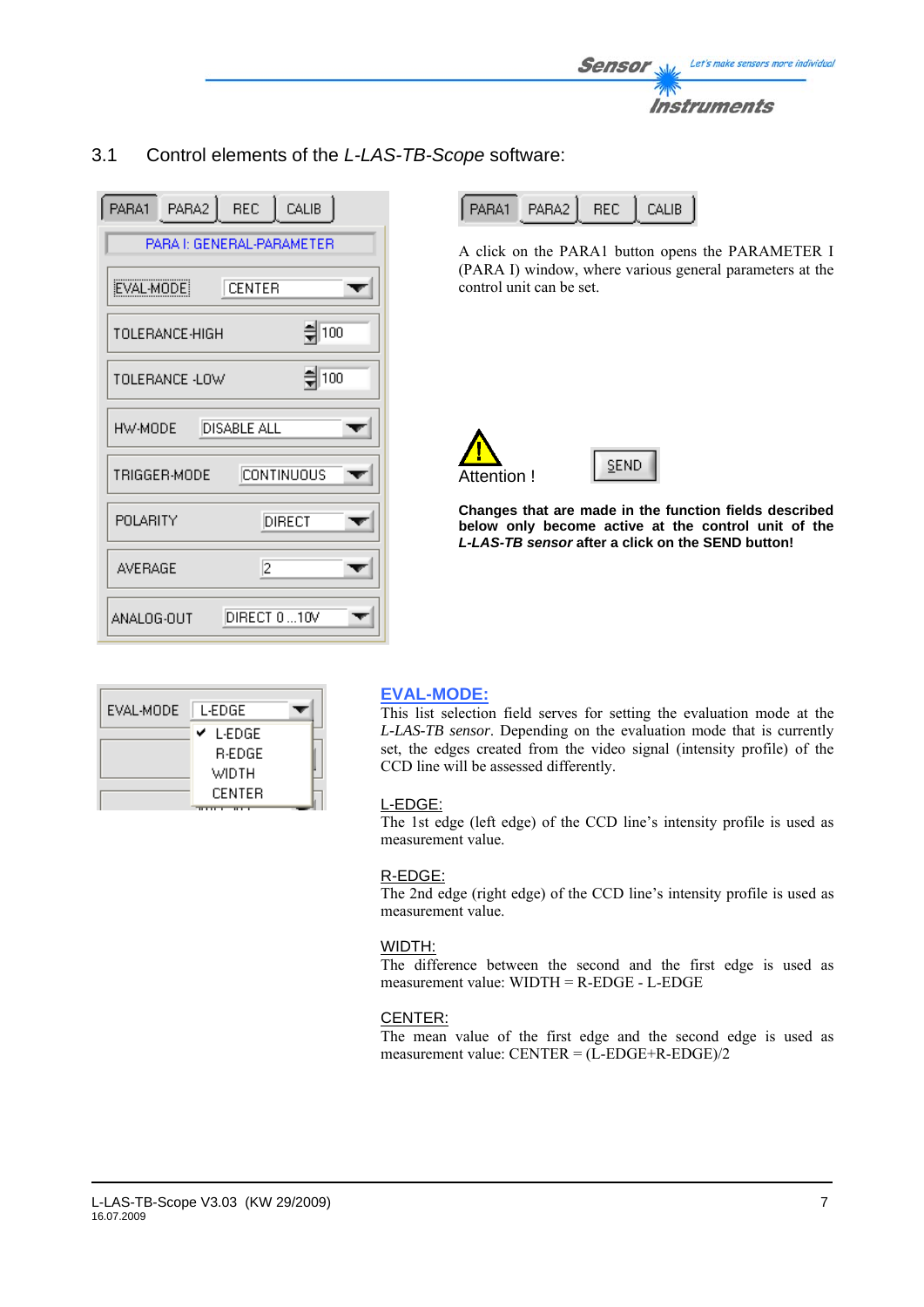### **TRIGGER-MODE:**

### CONTINUOUS:

Continuous evaluation of the current measurement values.

### EXT IN0 L/H:

External edge-controlled (LOW/HIGH) triggering of measurement value evaluation through digital input IN0/pin3/green at the 8-pole PLC female connector.

### EXT IN0 HIGH:

External triggering of measurement value evaluation by a high-level (+Ub) at digital input IN0/pin3/green.

### **HARDWARE (Hardware-Mode):**

The TOLERANCE potentiometer and the TEACH/RESET button at the housing of the *L-LAS-TB sensor* can be activated (ENABLE) or deactivated (DISABLE) by clicking on the respective item in the list selection field.

The TOLERANCE potentiometer allows the presetting of a tolerance window around the setpoint value. If the function field is set to ENABLE ALL or ENABLE TOL-SET, it is not possible to enter numerical values in the TOLERANCE-VALUE input field of the PC software. The respective function fields will be grayed.

### DISABLE ALL

Both the TEACH/RESET button and the TOLERANCE potentiometer at the housing are deactivated.

### ENABLE ALL:

The TOLERANCE potentiometer at the housing is activated. (clockwise turning increases the tolerance bandwidth) The TEACH/RESET button at the housing is activated. Button pressed for a short time  $(t < 0.7s)$ : RESET function. Button pressed for a long time  $(t > 1.5s)$ : TEACH function.

### ENABLE BUTTON:

Only the TEACH/RESET button at the housing is activated.

### ENABLE TOL-SET:

Only the TOLERANCE potentiometer at the housing is activated.

#### **TOLERANCE-VALUE:**

In these input fields an upper and lower tolerance value for the tolerance window can be set by entering a numerical value or by clicking on the arrows. The tolerance window is applied symmetrically around the setpoint value (TEACH-VALUE) and is framed by the upper and lower tolerance threshold.

The tolerance values that are currently set at the sensor are shown in a numerical display field below the graphic display area in [mm]. If the TOLERANCE potentiometer at the sensor housing is activated, the values for the upper and lower tolerances that are set at the potentiometer are displayed.

# \$30 TOLERANCE LOW +

 $\frac{4}{3}$  400

휘200

TOLERANCE - HIGH

TOLERANCE -LOW

 $[mm]$ 

 $1.45$  [+]  $0.72$   $-1$ 







TRIGGER-MODE CONTINUOS

**V CONTINUOS** EXT INO L/H EXT INO HIGH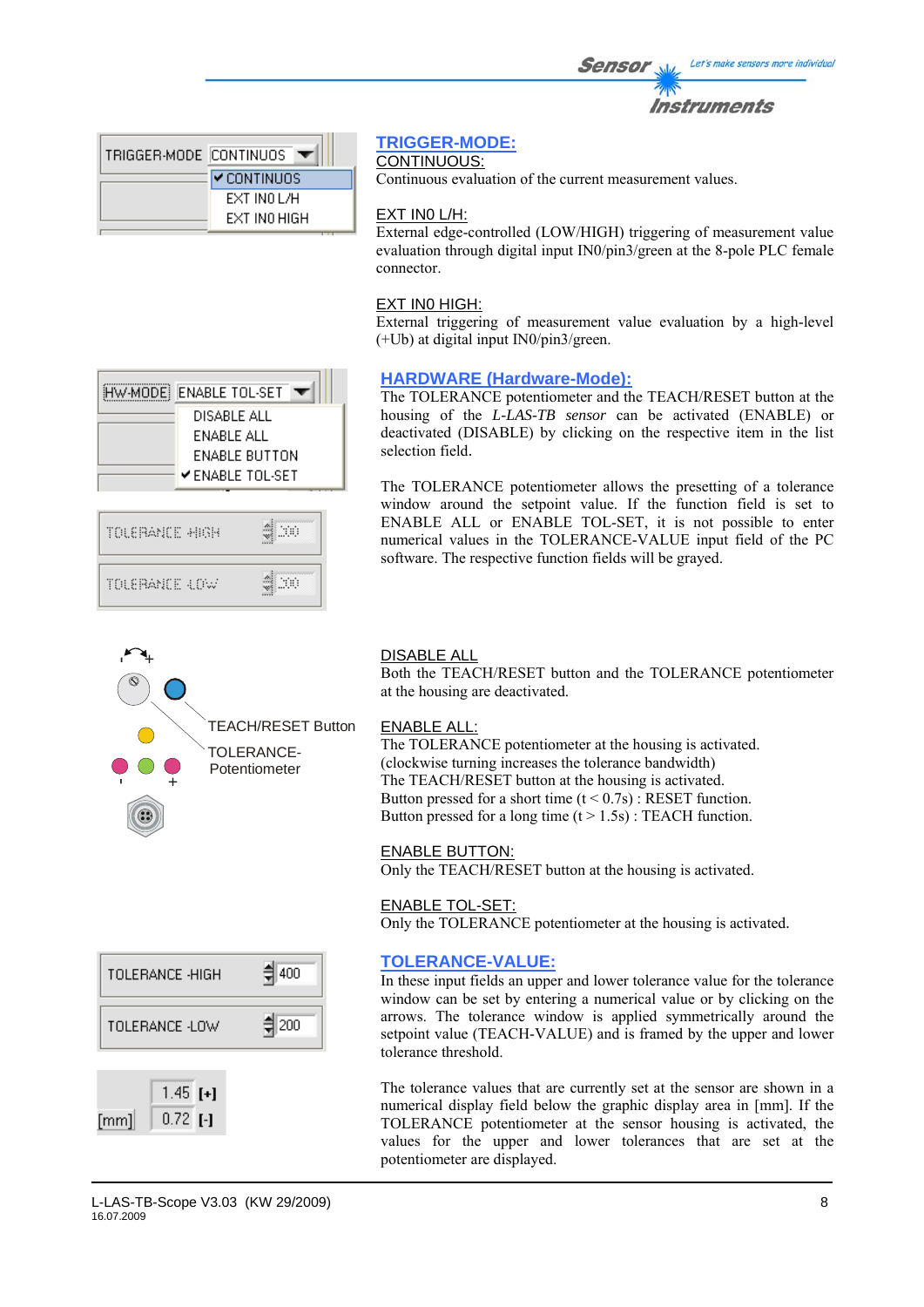| <b>Sensor</b> | Let's make sensors more individual |
|---------------|------------------------------------|
|               |                                    |
|               | <i><b>Instruments</b></i>          |

| <b>POLARITY</b> | INVERSE         |
|-----------------|-----------------|
|                 | <b>VINVERSE</b> |
|                 | DIRECT          |
|                 |                 |

### **POLARITY:**

In this function field the output polarity at the *L-LAS-TB sensor* can be set with a mouse-click. The *L-LAS-TB sensor* has 3 digital outputs (OUT0, OUT1, OUT2) through which error states can be sent to the PLC.

### DIRECT:

In case of an error, the respective digital output is set to  $+Ub$  ( $+15DC$  ... +30VDC, red LED on).

INVERSE:

In case of an error, the respective digital output is set to the reference potential (GND/0V, red LED on).



| ANALOG-OUT DIRECT 010V<br>$\overline{\phantom{a}}$ |
|----------------------------------------------------|
| $\blacktriangleright$ DIRECT 0 10V                 |
| DIRECT 5V/SET                                      |
| MAXIMA                                             |
| MINIMA                                             |
| MAX - MIN                                          |

### **AVERAGE:**

In this function field the averaging at the *L-LAS-TB sensor* can be selected with a mouse-click on the respective list item. With every cycle of the main program the current measurement value is stored in a ring memory field, and then the average of these values in the ring memory field is calculated.

The average of the ring memory field is used as the MEASUREMENT VALUE. With the AVERAGE value the size of the ring memory can be set from 1 to 256.

### **ANALOG-OUT (Analog-Output-Mode):**

Function element for selecting the output mode of the analog voltage at the L-LAS sensor (pin8/red 8-pol. PLC/POWER female connector). The analog voltage is output in the range from 0 to 10V with a resolution of 12 bit.

### DIRECT 0...10V:

A voltage (0 ... 10V) that is proportional to the current measurement value is provided at the analog output pin8/red.

### DIRECT 5V/SET:

After the teach process a voltage of  $+5V$  ( $+5V$  = teach value) is provided at the analog output pin8/red/.

### MAXIMA:

The current maximum value is provided at the analog output pin8/red/ (drag pointer principle, resetting by input IN1/pin4/yellow pulse of <750ms length, or by pressing the TEACH/RESET button).

### MINIMA:

The current minimum value is provided at the analog output pin8/red/ (drag pointer principle, resetting by input IN1/pin4/yellow pulse of <750ms length, or by pressing the TEACH/RESET button).

### MAX-MIN:

The current difference between maximum and minimum value is provided at the analog output pin8/red/ (drag pointer principle, resetting by input IN1/pin4/yellow pulse of <750ms length, or by pressing the TEACH/RESET button).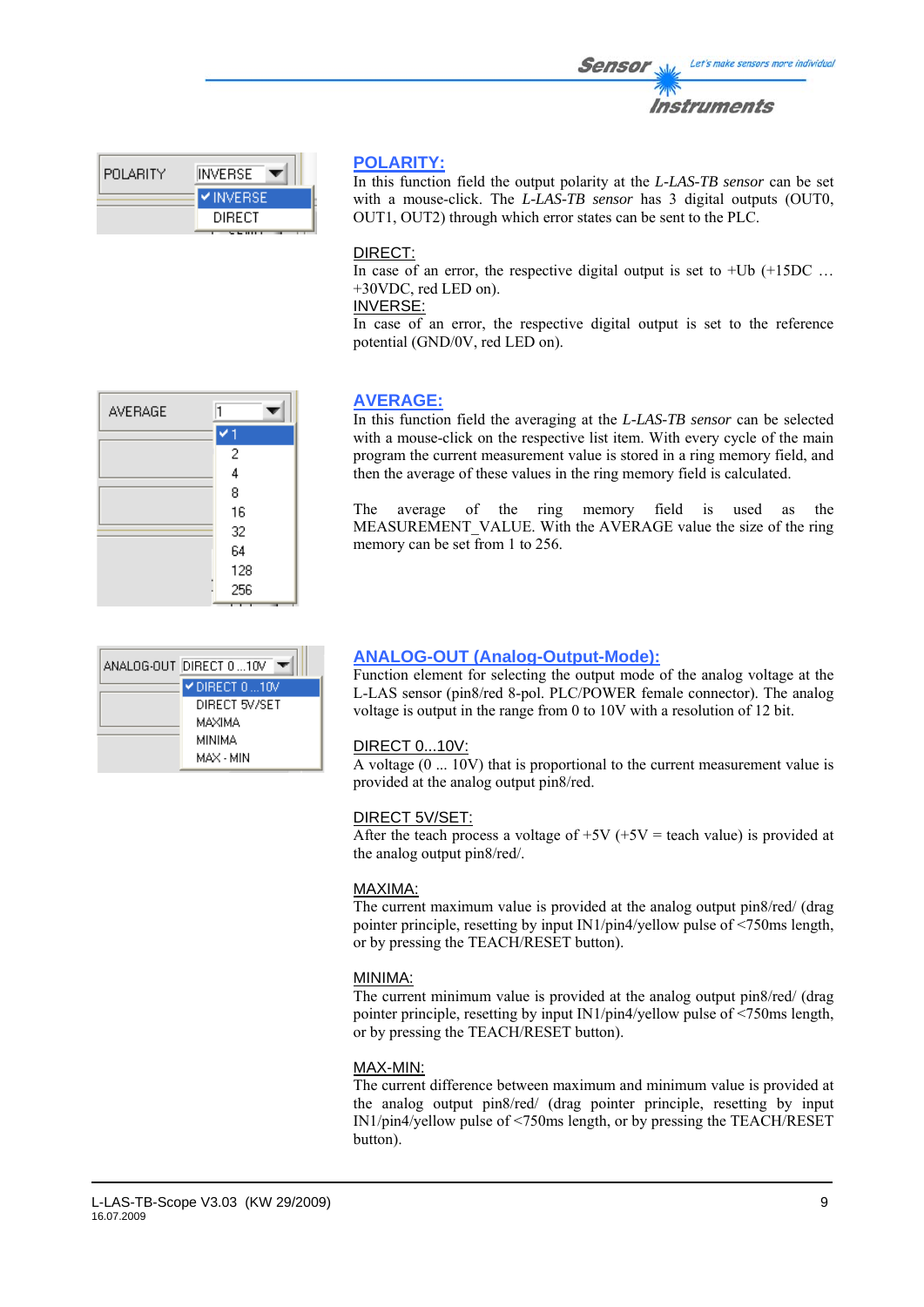|                                                   |                                                                     | Let's make sensors more individual<br><b>Sensor</b>                                                                                                                |
|---------------------------------------------------|---------------------------------------------------------------------|--------------------------------------------------------------------------------------------------------------------------------------------------------------------|
|                                                   |                                                                     | <b>SANT</b><br><b>Instruments</b>                                                                                                                                  |
| PARA1<br>PARA2<br>PARA II: GENERAL-PARAMETER      | CALIB<br><b>REC</b>                                                 | PARA1<br>PARA2<br><b>REC</b><br>CALIB                                                                                                                              |
| <b>POWER</b><br>$1000 -$<br>$500 -$<br>0÷<br>(150 | V-THD[%]<br>$100 -$<br>$50 -$<br>$\overline{1}$<br>$\frac{2}{3}$ 30 | A click on the PARA2 button opens the PARAMETER II<br>(PARA II) window, where additional parameters at the control unit<br>can be set.                             |
| DIGITAL-FILTER<br>VIDEO-THD-MODE<br>SOME VALHE    | AVG_3<br><b>FIXED</b><br><b>BET V-THD</b>                           | SEND<br>Attention!                                                                                                                                                 |
| TEACH-VALUE (Pixel)<br>$= 2048$<br>HIGH COD-GAIN  | Teach                                                               | Changes that are made in the function fields described below<br>only become active at the control unit of the L-LAS-TB sensor<br>after a click on the SEND button! |



LOW COD-GAIN

### **POWER:**

In this function field the laser power at the laser transmitter unit of the *L-LAS-TB sensor* can be set by using the arrows or the slider, or by entering a numerical value in the respective input field.



**Threshold** 

**Video-Signal**  $25^{\circ}$  $225$ **ADC** units  $21^{\circ}$  $175$  $\overline{17}$ imani / **Video-Threshold** $12$ Video Si IJ. K  $75$ **E-LEFT E-RIGHT**  $\ddot{z}$  $25$ 200  $400$ 600  $800 - 100$   $1200 - 40$  $600 - 800$  $20 - 8$  $\overline{1}$  $\mathcal{P}_{\mathbf{b},\mathbf{d}'}$ 

### **FIXED-VIDEO-THD[%]:**

In this function field the video threshold at the *L-LAS-TB sensor* can be set by entering a numerical value or by using the slider or the arrows. With the help of this video threshold the measurement values can be derived from the intensity characteristic (video signal) of the CCD line from the bright/dark transitions. For this purpose the intersection points between the intensity profile (red curve) and the adjustable video threshold (green horizontal line) are calculated and stored.

The x-value of the respective intersection point is assigned to a pixel on the CCD line. The measurement value can be calculated from this information and from the known distances of the pixels on the CCD line. The intersection points between intensity profile and video threshold that are provided by this method are hereinafter referred to as edges.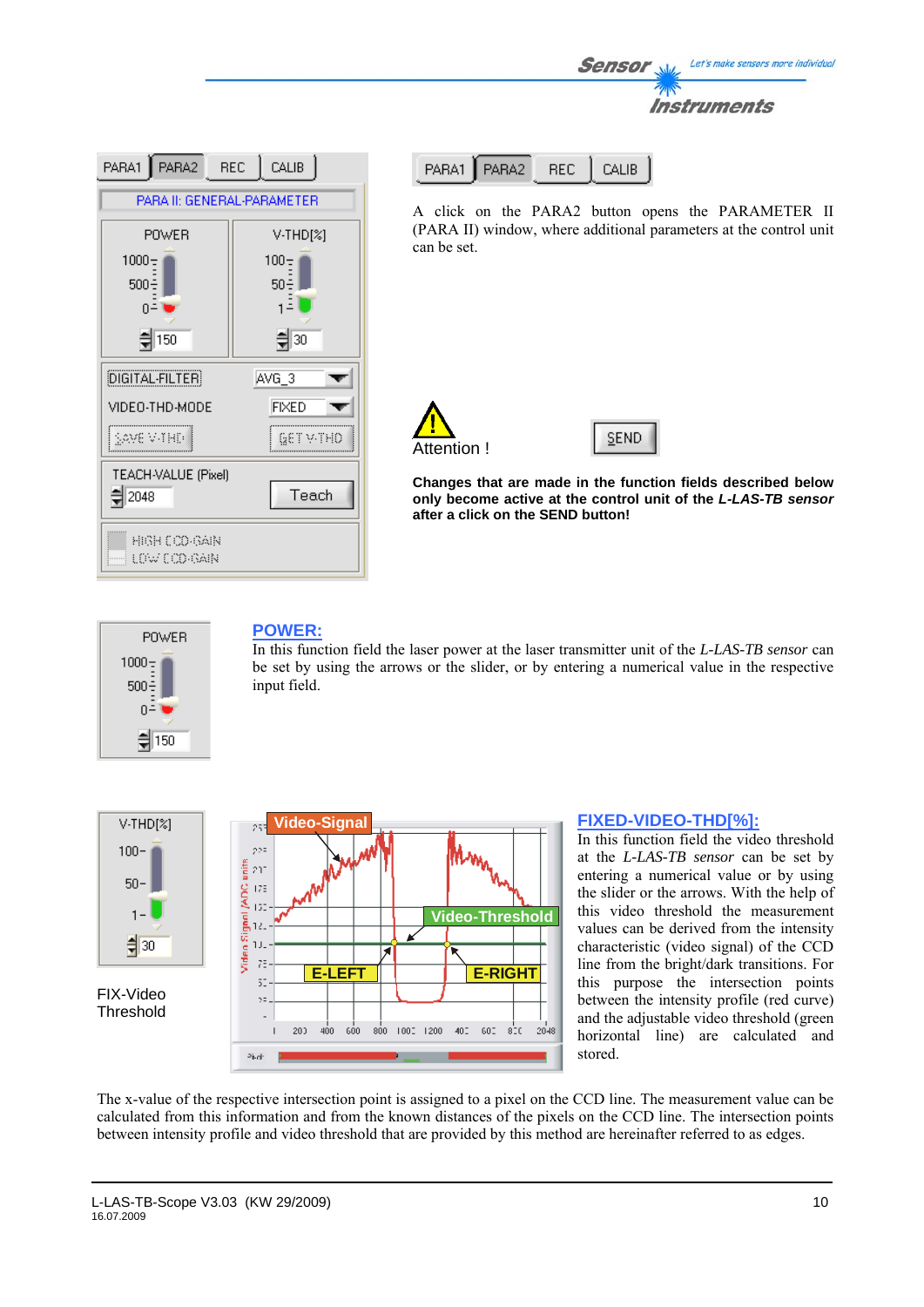



AUTO-Video threshold



### **AUTO-VIDEO-THD[%]:**

When the toggle switch is in AUTO position, the threshold that is stored in the non-volatile EEPROM of the sensor is used as video threshold.

This threshold (green curve) is not a horizontal line, but is derived from the intensity characteristic of the laser transmitter and thus "tracks" the intensity profile.

As before the measurement values are derived from the intensity characteristic of the CCD line (red curve) and the tracked video threshold (green curve). For this purpose the intersection points between intensity profile and tracked video threshold are calculated again.



### **VIDEO-THD-MODE AUTO:**

The automatic follow-up threshold mode is activated by selecting AUTO from the VIDEO-THD-MODE drop-down list field.



The current threshold can be changed by clicking on the arrow keys in the V-THD[%] slider.

The new video threshold first is shown as a thin green curve. This threshold (green curve) is not a horizontal line but is derived from the intensity characteristic of the laser transmitter (red curve) and thus "follows" the intensity profile. As before, the measurement values are derived from the intensity characteristic of the CCD row (red curve) and the follow-up video threshold (green curve) by calculating the intersection points between intensity profile and follow-up video threshold.



**Before the new video threshold is saved there must be no measurement object in the beam path between transmitter and receiver !**

SAVE V-THD

### **SAVE V-THD:**

Only a click on this software button saves the current intensity profile as a new video threshold to the non-volatile EEPROM of the *L-LAS* sensor.

### **GET V-THD**

### **GET V-THD:**

After a click on this software button the video threshold that is currently saved in the EEPROM will be automatically shown in the graphic display window.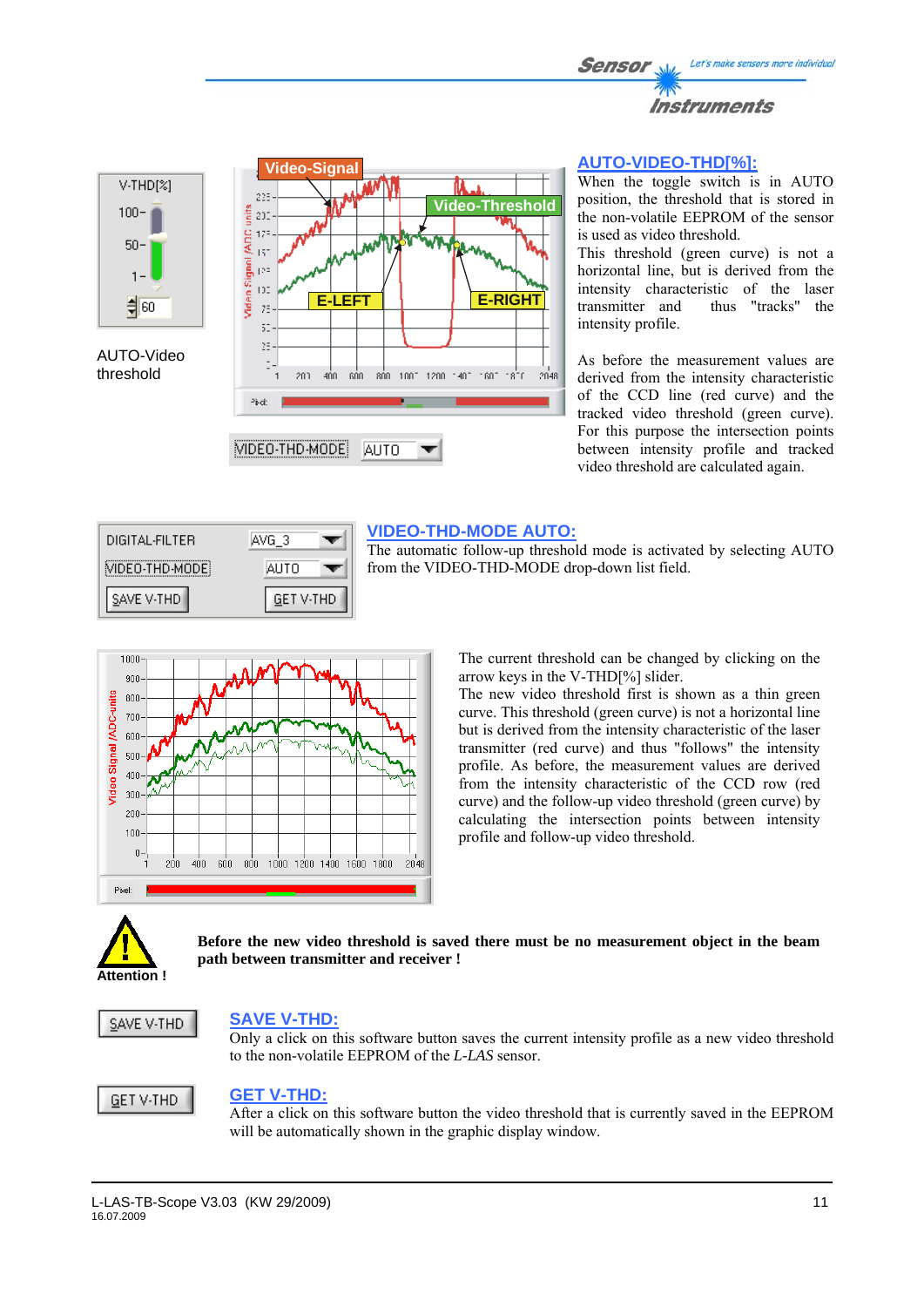| DIGITAL-FILTER               | AVG 3                                       |
|------------------------------|---------------------------------------------|
| MDEO-THD-MODE:<br>SAVE V-THD | OFF<br>✔AVG 3<br>AVG 5<br>AVG 7<br>2x AVG 7 |

### **DIGITAL-FILTER:**

A click on the DIGITAL-FILTER drop-down list field opens the setting options for activating a digital software filter for the video signal characteristic. If the software filter is activated, the corresponding filtering is performed for the video signal after every new scan in the main program run.

If necessary, the video signal characteristic can be smoothed by means of digital software filtering.

OFF:

The video signal is not subjected to filtering.

AVG\_3: The video signal is subjected to a 3rd-order moving average filter.

AVG\_5:

AVG\_7:

2x AVG\_7:

HI-CCD-GAIN LO-CCD-GAIN

| TEACH-VALUE [Pixel] |       |
|---------------------|-------|
| $\frac{4}{2}$ 1023  | Teach |



### **CCD-GAIN:**

With this toggle switch the gain stage at the CCD pre-amplifier electronics can be set in 2 steps. This function field is not applicable for any *L-LAS-TB sensor* type!

The video signal is subjected to a 5th-order moving average filter.

The video signal is subjected to a 7th-order moving average filter.

The video signal consecutively is subjected to a 7th-order moving

**TEACH-VALUE [Pixel]:**

average filter 2 times.

Numeric input field for setting the current teach value (setpoint value) in pixels. The teach value that is set here only is activated at the *L-LAS-TB sensor* after a click on the SEND button.

After a click on the TEACH button the current edge information is stored as a teach value to the RAM memory of the *L-LAS-TB sensor*. Depending on the evaluation mode that has been set (E-MODE), the left edge, the right edge, the width (WIDTH), or the center position (CENTER) will be stored as a teach value in the RAM memory of the L-LAS sensor.

When the teach process is completed, the yellow LED at the housing of the *L-LAS-TB sensor* quickly blinks 3 times.

The teach process also can be started by means of the TEACH/RESET button at the housing (pressing the button for  $t > 1.5s$ ) or by way of a high level at digital input IN1/yellow/pin4 ( $t > 1.5s$ ).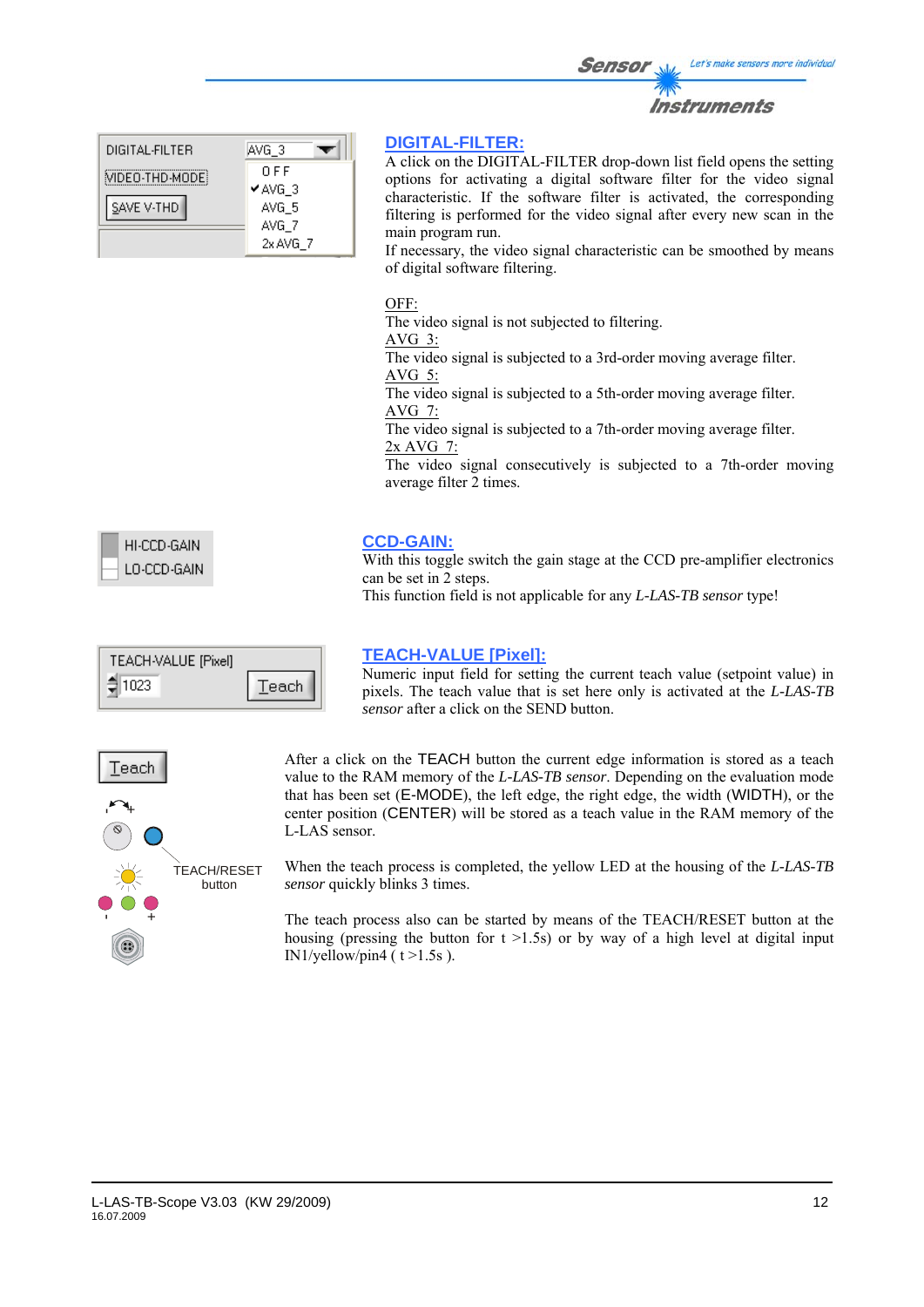

This RESET function does not perform a hardware/software reset at the *L-LAS* sensor, it only resets the maximum and minimum values!

Let's make sensors more individual

Sensol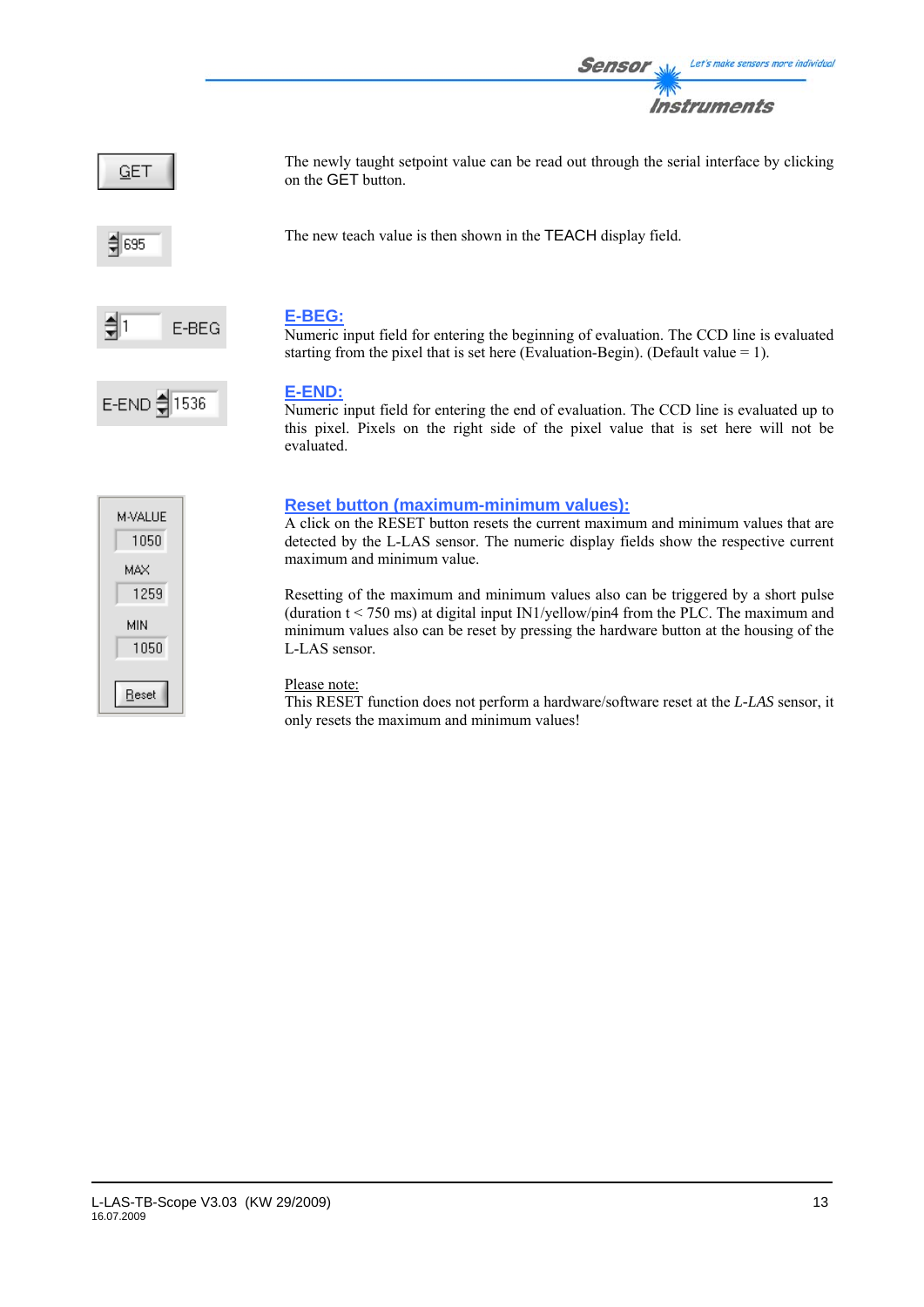| I≣ RAM<br>EEPROM | SEND |  |
|------------------|------|--|
| <b>FILE</b>      |      |  |

**SEND** 

GET

#### **PARAMETER TRANSFER:**

This group of function buttons is used for transferring parameters between the PC and the *L-LAS-TB control unit* through the serial RS232 interface.

### SEND:

When the SEND button is clicked, the parameters currently set on the user interface are transferred to the *L-LAS-TB control unit*.

The target of data transfer is determined by the selected radio-button (RAM, EEPROM, or FILE).

#### GET:

When the GET button is clicked, the setting parameters are transferred from the *L-LAS-TB control unit* to the PC and are updated on the user interface. The source of data transfer again is determined by the selected radio-button:

#### RAM:

The currently set parameters are written to the volatile RAM memory of the *L-LAS-TB control unit*, or they are read from the RAM and transferred to the PC. Please note: The parameters set in the RAM will be lost when the power supply at the *L-LAS-TB control unit* is turned off.

### EEPROM:

The currently set parameters are written to the non-volatile EEPROM memory of the *L-LAS-TB control unit*, or they are read from the EEPROM and transferred to the PC. Parameters that are saved in the EEPROM will not be lost when the power supply is turned off.

If parameters are read from the EEPROM of the *L-LAS-TB control unit*, these must be written to the RAM of the *L-LAS-TB control unit* by selecting the RAM button and then clicking on SEND. The *L-LAS-TB control unit* then continues to operate with the set RAM parameters.

### FILE:

When the FILE radio-button is selected, a click on the SEND/GET button opens a new file dialog on the user interface. The current parameters can be written to a freely selectable file on the hard disk of the PC, or parameters can be read from such a file.

|                                              | <b>L-LAS-TB-Series Parameter File</b> |        |           |  |
|----------------------------------------------|---------------------------------------|--------|-----------|--|
| Directory<br>History:                        | C:\Programme\L-LAS-TB-ScopeV22        |        |           |  |
| Suchen in:                                   | L-LAS-TB-ScopeV22                     |        | ▼←白び囲     |  |
| <b>l</b> icvirte<br>LLASpara<br>LLASparaTB50 |                                       |        |           |  |
| Dateiname:                                   | LLASpara                              |        | QK        |  |
| Dateityp:                                    | *, dat                                | $\sim$ | Abbrechen |  |

### **FILE dialog window:**

The standard output file for the parameter values has the file name "LLASpara.dat".

The output file can be opened e.g. with the standard Windows "Editor" program.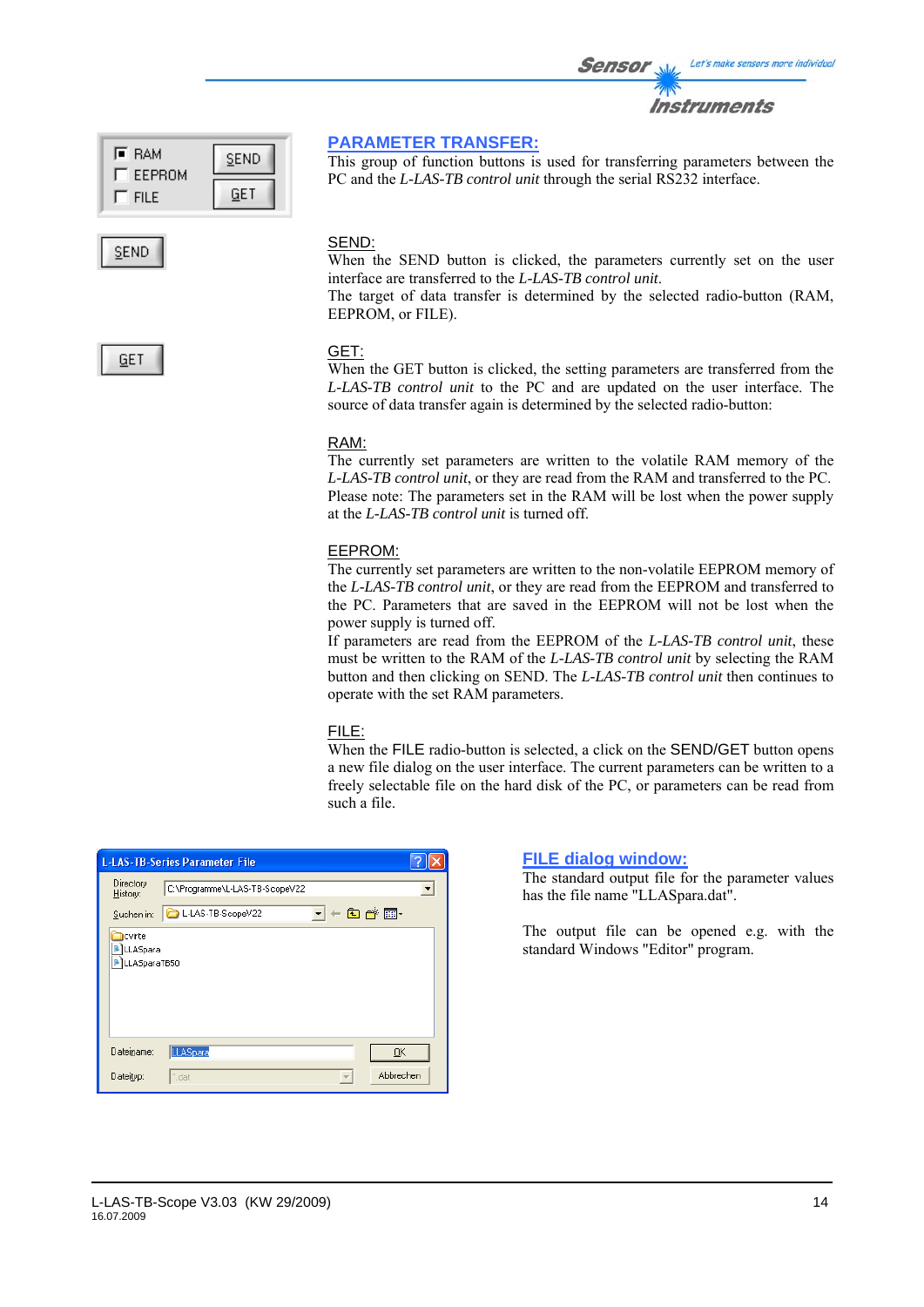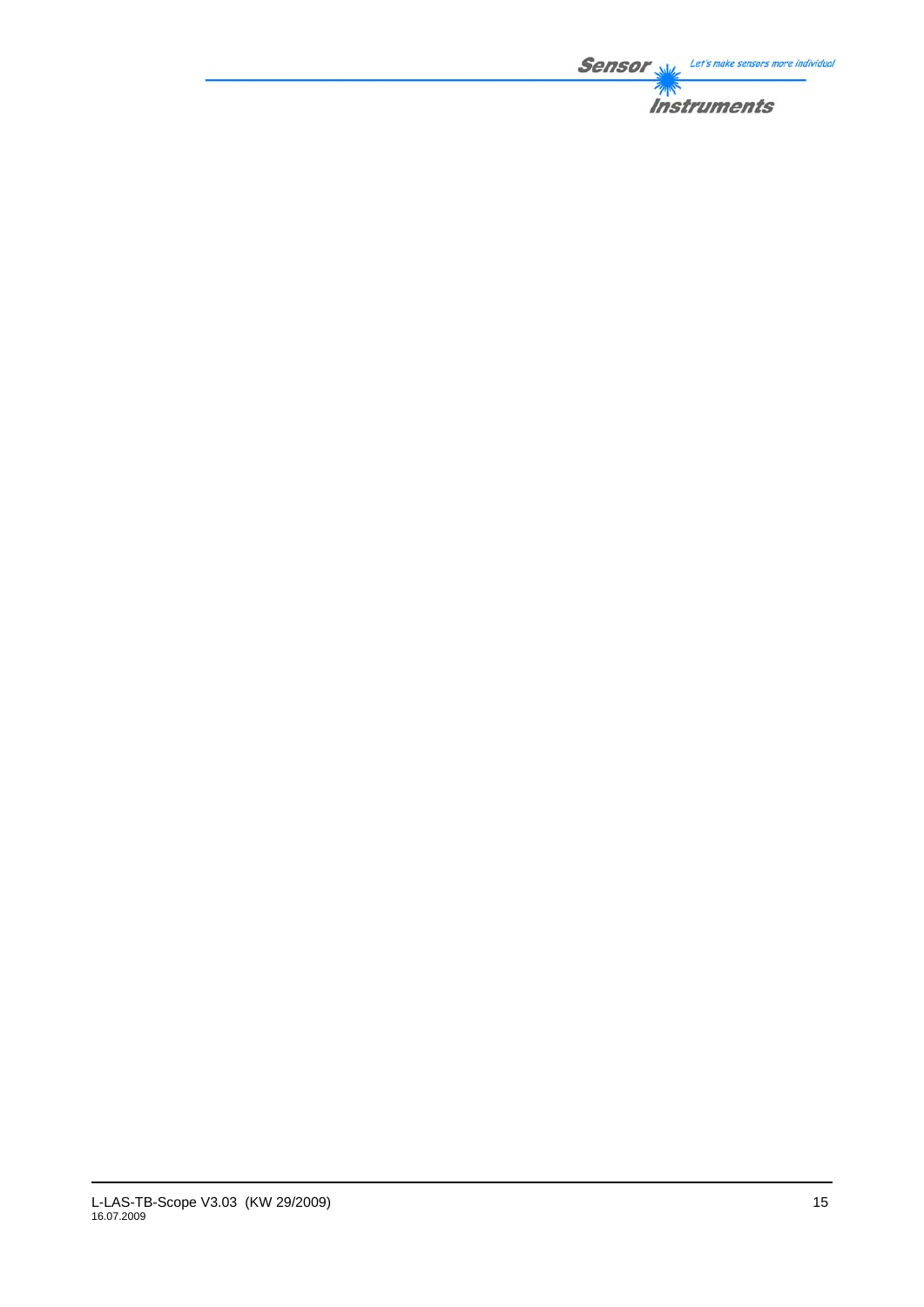### 3.2 Numeric and graphic display elements:



#### **VIDEO button:**

After a click on the VIDEO button, the intensity profile measured at the CCD receiver is transferred to the PC and is shown as a red curve in the graphic display window.



The y-axis shows the analog signals of the individual pixels. The analog values (video signals) of the CCD line are converted by means of an AD converter with 10-bit resolution, which results in a y-axis value range of 0 ... 1023.

The currently set video threshold (V-THD) is shown as a green horizontal line in the graphic display. The edge values (pixels) are derived from the intersection points of the intensity profile (red line) with the video threshold (green line).

The x-axis shows a virtual representation of the individual pixels of the CCD line (for example: Pixel 1 .. 2048).

Because of the limited data transfer rate of the serial interface (19200 Baud/s) the graphic display window can only be updated every second.

Beneath the graphic display window there is another display element that shows the currently detected shadowed areas and the illuminated areas of the CCD line. Furthermore the currently detected edge position is indicated in this display element by way of a black circular cursor. A green horizontal bar represents the width of the tolerance band that is currently set around the teach value.





Numeric display field that shows the current left edge position.



#### E-RIGHT:

Numeric display field that shows the current right edge position.



### M-VALUE:

Numeric display field that shows the current measurement value (depending on the set evaluation mode).

The left numeric display field shows the current measurement value in pixels, whereas the right display field shows the measurement value converted into millimeters.

Besides, the upper and lower tolerance limit are displayed.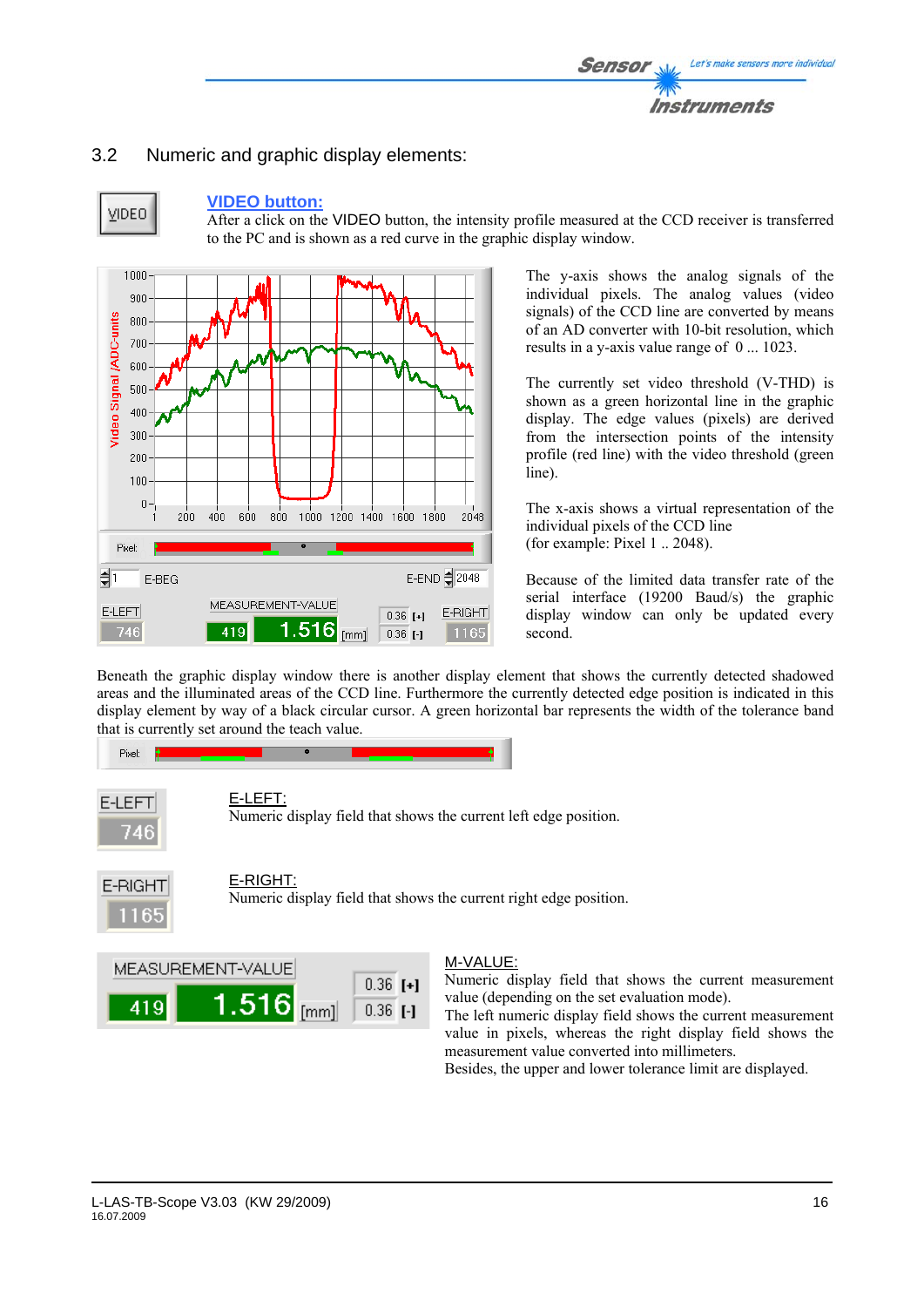



### **RUN button:**

After a click on the RUN button, the current measurement data will be transferred from the *L-LAS-TB sensor* to the PC via the serial interface.



After a click on the RUN button the current measurement value is shown in the graphic display window in "scroll mode". In the form of a red curve the measurement values pass through the graphic display window from the right to the left.

The division of the y-axis corresponds with the pixels of the CCD line, or with the virtual number of sub-pixels of the line. In the graphic display the current measurement value (M-VALUE=717) is shown at the right end at the x-value of 100.

The current setpoint value (TEACH value) is shown as a broken horizontal line.

In addition, the current tolerance window is represented by two horizontal green lines that are applied symmetrically around the setpoint value.

In "RUN mode" the length of the data frame is limited to 18 words (36 bytes), which allows faster updating of the numeric and graphic display elements.

Compared to "DATA mode", data transfer through the serial RS232 interface therefore does not take so much time (in DATA mode the intensity information for every pixel must be transferred).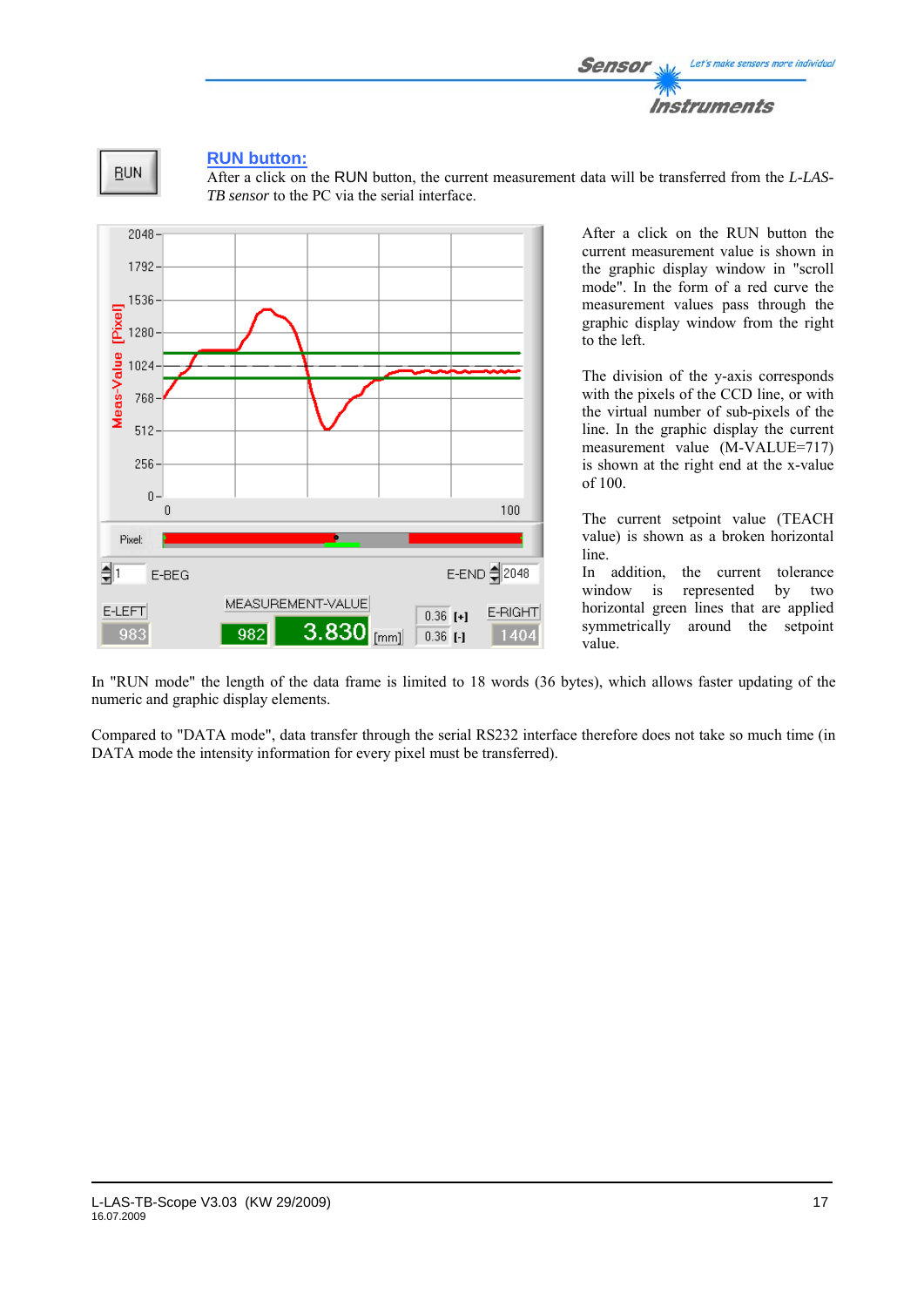### 3.3 Serial RS232 data transfer:

### **RS232 COMMUNICATION:**

- Standard RS232 serial interface without hardware-handshake.
- 3-line-connection: GND, TXD, RXD.
- Speed: 19200 baud, 8 data bits, no parity bit, 1 stop bit in binary mode, MSB first.



**The stable function of the RS232 interface (status message after program start) is a basic prerequisite for data transfer between the PC and the** *L-LAS-TB control unit***. Due to the low data transfer rate of the serial RS232 interface (19200 bit/s) only slow changes of the analog values can be observed in the graphic display at the PC. In order to guarantee the maximum switching frequency of the** *L-LAS-TB control unit* **it is therefore necessary to stop the data exchange during the normal monitoring process (click on the STOP button).** 

L-LAS-TB-8 V3.03 SPIV3 HAMV2 13/Jul/09 CONNECT COM1

### **CONNECT:**

When the software is started, it attempts to establish a connection to the *L-LAS-TB control unit* through the standard COM1 interface. If connection could be established successfully, the current firmware version is displayed in the status line.



The serial connection between the PC and the *L-LAS-TB control unit* could not be established, or the connection is faulty.

**In this case it should first be checked whether the** *L-LAS-TB control unit* **is connected to the power supply, and whether the serial interface cable is correctly connected to PC and control unit.** 

If the number of the serial interface that is assigned at the PC should not be known, interfaces COM1 to COM9 can be selected by using the CONNECT drop-down list.

If there is an "Invalid port number" status message, the selected interface, e.g. COM2, is not available at your PC.

If there is a "Cannot open port" status message, the selected interface, e.g. COM2, may already be used by another device.

Cannot open port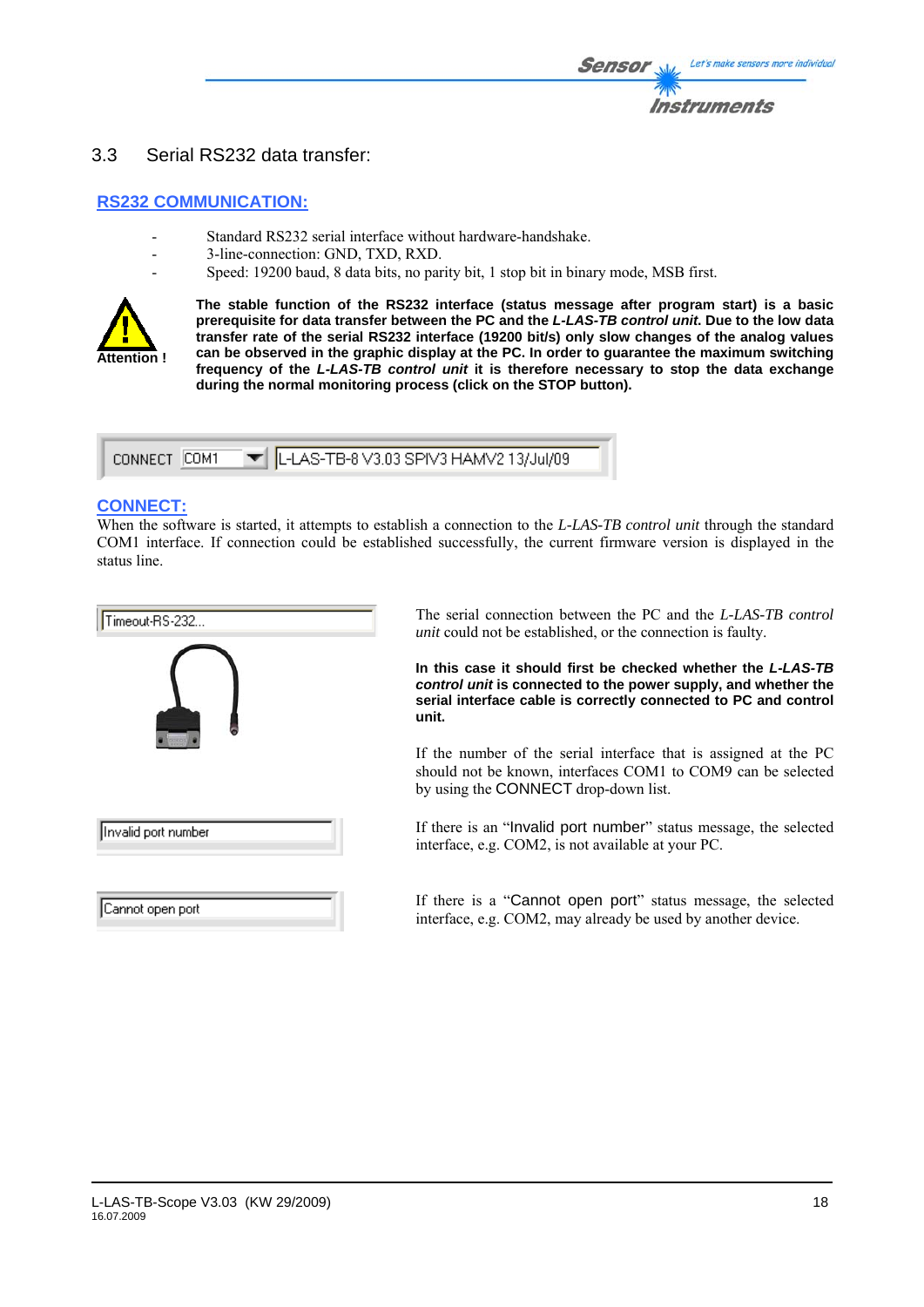### 3.4 *L-LAS-TB-Scope* as an aid for sensor adjustment:

## **VIDEO**

### **VIDEO:**

After a click on the VIDEO button, the fine adjustment between the *L-LAS transmitter unit and the receiver* can be observed in the graphic display window. Because of the limited data transfer rate of the RS232 interface the display window can only be updated every second.

## **STOP**

 $0 -$ 

### **STOP:**

A mouse-click on the STOP button stops the data transfer between the *L-LAS-TB control unit* and the PC.



### Optimal adjustment:

In the graphic display window the intensity profile is shown as a red curve. The numerical values 1 ... 1024 on the x-axis represent the individual pixels of the CCD line. The analog values of the CCD line are converted by way of an AD converter with 10-bit resolution, which results in a y-axis value range of  $0 \dots 1023$ .

As can be seen in the picture on the left, the CCD pixels 1 to 1024 are uniformly illuminated by the transmitter beam.



 $1024$ 

### Wrong adjustment - right:

The transmitter beam no longer sufficiently illuminates the pixels at the right end of the CCD line. The red curve (intensity profile) in this part clearly is under the video threshold. The alignment of the laser transmitter unit or the CCD receiver unit must be readjusted in such a way that the pixels at the right end are illuminated again.



 $500$ såo 700  $800$  $900$ 

 $300$ 

### Wrong adjustment - left:

The transmitter beam no longer sufficiently illuminates the pixels at the left end of the CCD line. The alignment of the laser transmitter unit or the CCD receiver unit must be readjusted in such a way that the pixels at the left end are illuminated again.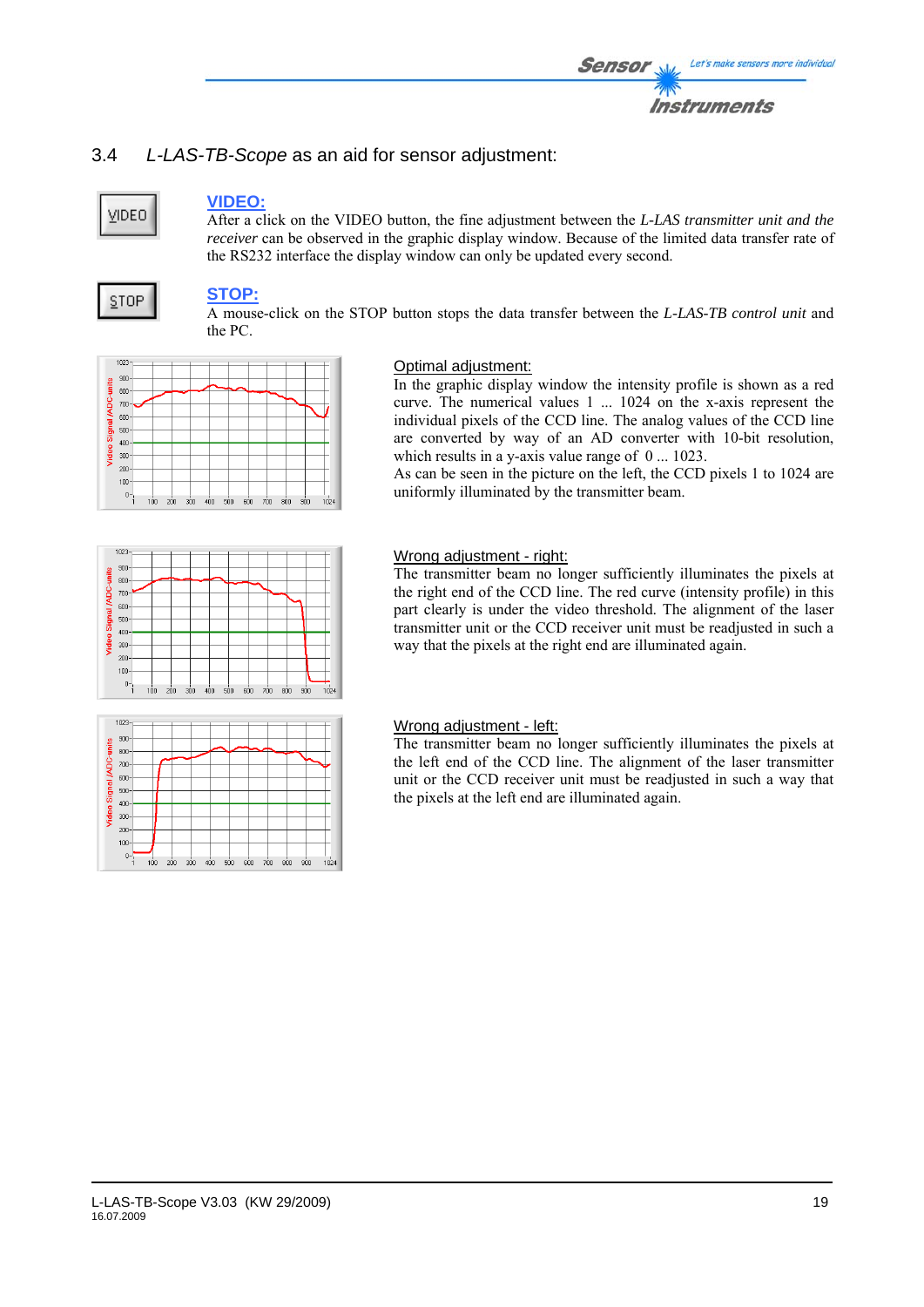

### 3.5 *L-LAS-TB-Scope* as an aid for transmitter power adjustment:



VIDEO

# **POWER:**

In this field the laser power at the laser transmitter unit of the *L-LAS-TB sensor* can be set by using the slider or by entering a numerical value in the respective input field.



The laser power at the transmitter unit of the *L-LAS-TB sensor* is only updated when the SEND button is pressed.



### **VIDEO:**

After a click on the VIDEO button, the current intensity profile is transferred from the *L-LAS-TB sensor* to the PC and is shown in the graphic display window. When the VIDEO function is active, the sensor's laser power can be changed (press the SEND button), and the effect of such a change can be observed in the intensity profile.



#### $1023$ -ann **ADC-units** 800  $\overline{700}$ ion. Signal ism.  $400$ Video 300 200 100  $0$ żù Pagel-No.: TOL | 105 M-VALUE  $\begin{array}{|c|c|c|c|}\hline -1 & \text{MAX} & \text{E-END} & \text{E-RIGH} \\ \hline & 1 & \text{MIN} & \frac{d}{2} & 1024 & 5556 \\ \hline \end{array}$ ELEFT EBEG TEACH 512 496 436 章1



### Optimal adjustment:

In the graphic display window the intensity profile is shown as a red curve. Through the complete CCD line the intensity characteristic lies above the video threshold (green line).

In the shadowed area the intensity characteristic is at low ADC values  $(offset < 120)$ .

In the shadowed areas the intensity characteristic does not show any sporadic "spikes".

### Transmitter power too high:

The transmitter beam overloads individual pixels of the CCD line. There are sporadic short upward "spikes" in the shadowed areas.

#### **If such "spikes" intersect with the green horizontal video threshold, there will be incorrect measurements!**

#### Remedy:

Reduce the laser power in steps, until such "spikes" in the shadowed area do not occur any more.

#### Transmitter power too low:

The intensity profile of the CCD line completely lies under the video threshold (green horizontal line).

The *L-LAS-TB sensor* does not detect any edges (bright/dark transitions, i.e. intersections between red curve and green video threshold) in the image of the beam.

#### Remedy:

Increase the laser power in steps, at the same time observing the intensity characteristic, until the red curve (intensity profile) from pixel 1 to pixel 1024 lies above the video threshold.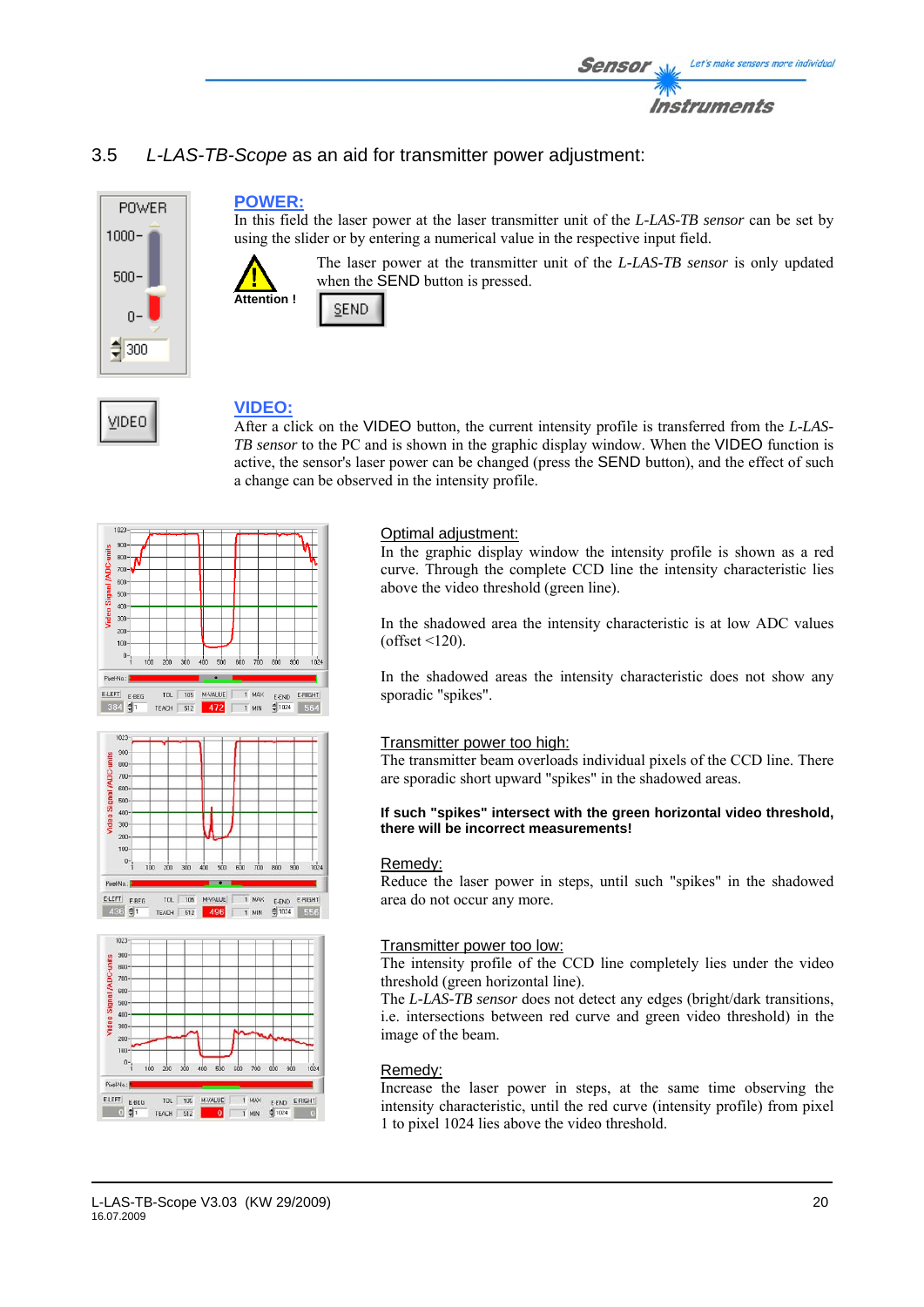### **4 Evaluation modes**

### 4.1 LEFT-EDGE



The first detected edge in the intensity profile of the CCD line is evaluated.

The criterion for edge detection is the transition between illuminated and shadowed areas in the intensity characteristic of the CCD line.

The one pixel of the CCD line at which this bright/dark transition takes place can be determined from the intersection between the video threshold (green horizontal line) and the intensity characteristic (red curve).

In the example picture on the left, the first bright/dark transition is detected at pixel no. 488.

The current measurement value  $M-VALUE = E-$ LEFT is shown in the red numeric display element.

### 4.2 RIGHT-EDGE

EVAL-MODE **R-EDGE**  **R-EDGE:**

The second detected edge in the intensity profile of the CCD line is evaluated.



▼

The one pixel of the CCD line at which the second bright/dark transition takes place can be determined from the intersection between the video threshold (green horizontal line) and the intensity characteristic (red curve).

In the example picture on the left, the second bright/dark transition is detected at pixel no. 668.

The black dot-shaped curser beneath the graphic display window represents the current right edge (R-EDGE) of the shadowed area.

The current measurement value  $M-VALUE = E-$ RIGHT is shown in the red numeric display element.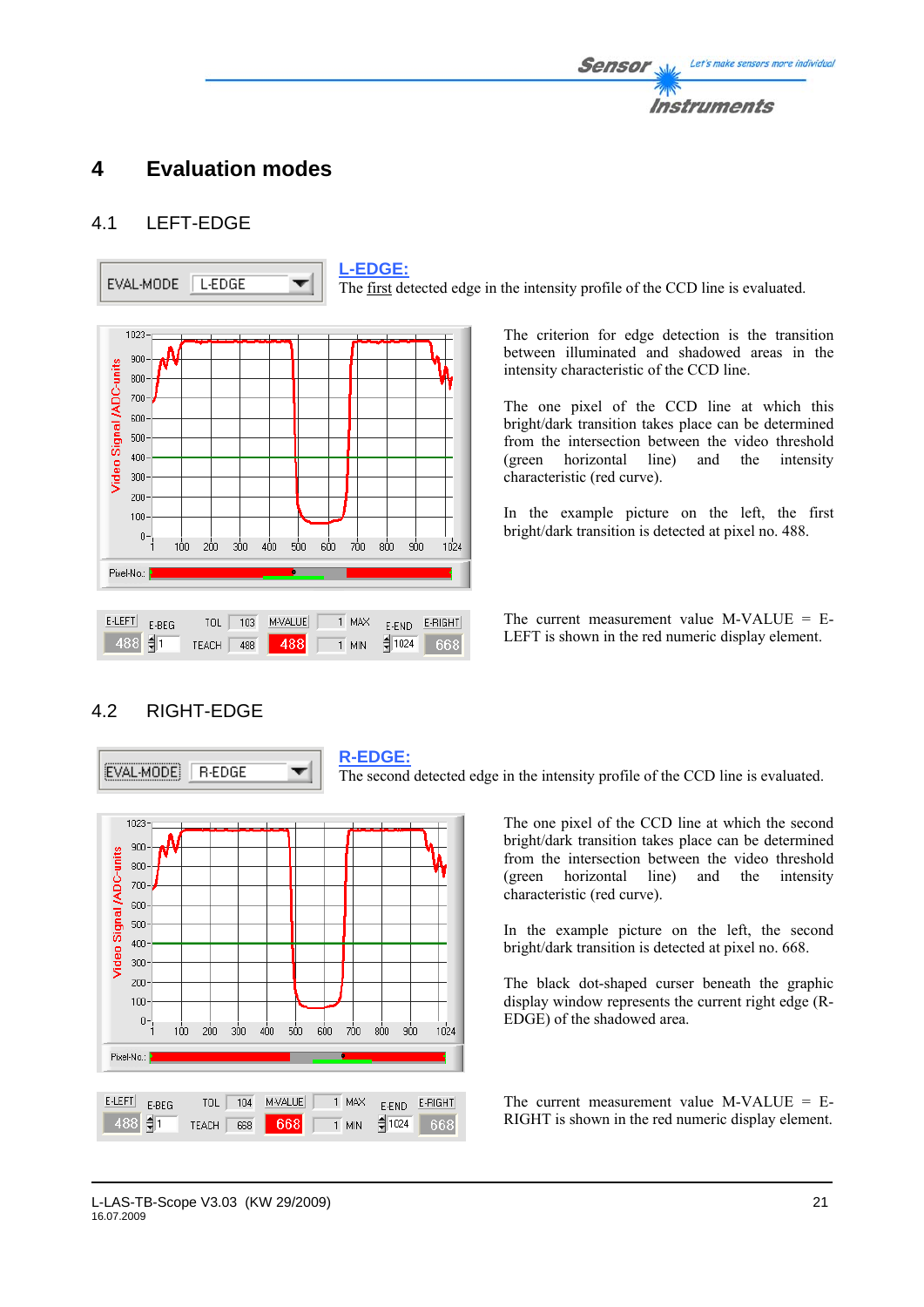

### 4.3 WIDTH



#### **WIDTH:**

The difference between the second edge and the first edge in the intensity profile of the CCD line is evaluated.



The two pixels where the bright/dark transition occurs can be determined from the two intersections between the video threshold (green horizontal line) and the intensity characteristic (red curve).

In the example picture on the left, the second bright/dark transition is detected at pixel no. 668, and the first bright/dark transition at pixel no. 488.

The difference is calculated as follows:

 $WIDTH = E$   $RIGHT - E$   $LEFT$ 

The current measurement value M-VALUE = WIDTH is shown in the red numeric display element.

### 4.4 CENTER

 $1023 300<sub>1</sub>$ 

 $800 700 600 500 -$ 400  $300<sub>1</sub>$  $200$  $100 0 - 1$ 

Video Signal *IADC-units* 

Pixel-No.:

 $E$ -LEFT

 $488$   $\frac{5}{11}$ 

 $E-BEG$ 



#### **CENTER:**

800  $900$ 

 $1024$ 

 $1$  MAX

 $\overline{1}$  MIN

1024

E-END E-RIGHT

668

The mean value of the first and the second edge is used as measurement value:  $CENTER = (R-EDGE+L-EDGE)/2$ 

> The two pixels where the bright/dark transition occurs can be determined from the two intersections between the video threshold (green horizontal line) and the intensity characteristic (red curve).

> In the example picture on the left, the second bright/dark transition is detected at pixel no. 668, and the first bright/dark transition at pixel no. 488.

The mean value is calculated as follows:

$$
CENTER = \frac{(E_RIGHT + E_LLEFT)}{2}
$$

The current measurement value M-VALUE = CENTER is shown in the red numeric display element.

TOL  $\sqrt{104}$ 

TEACH 576

M-VALUE

576

 $100 200 -$ 300 400  $500$ 600 700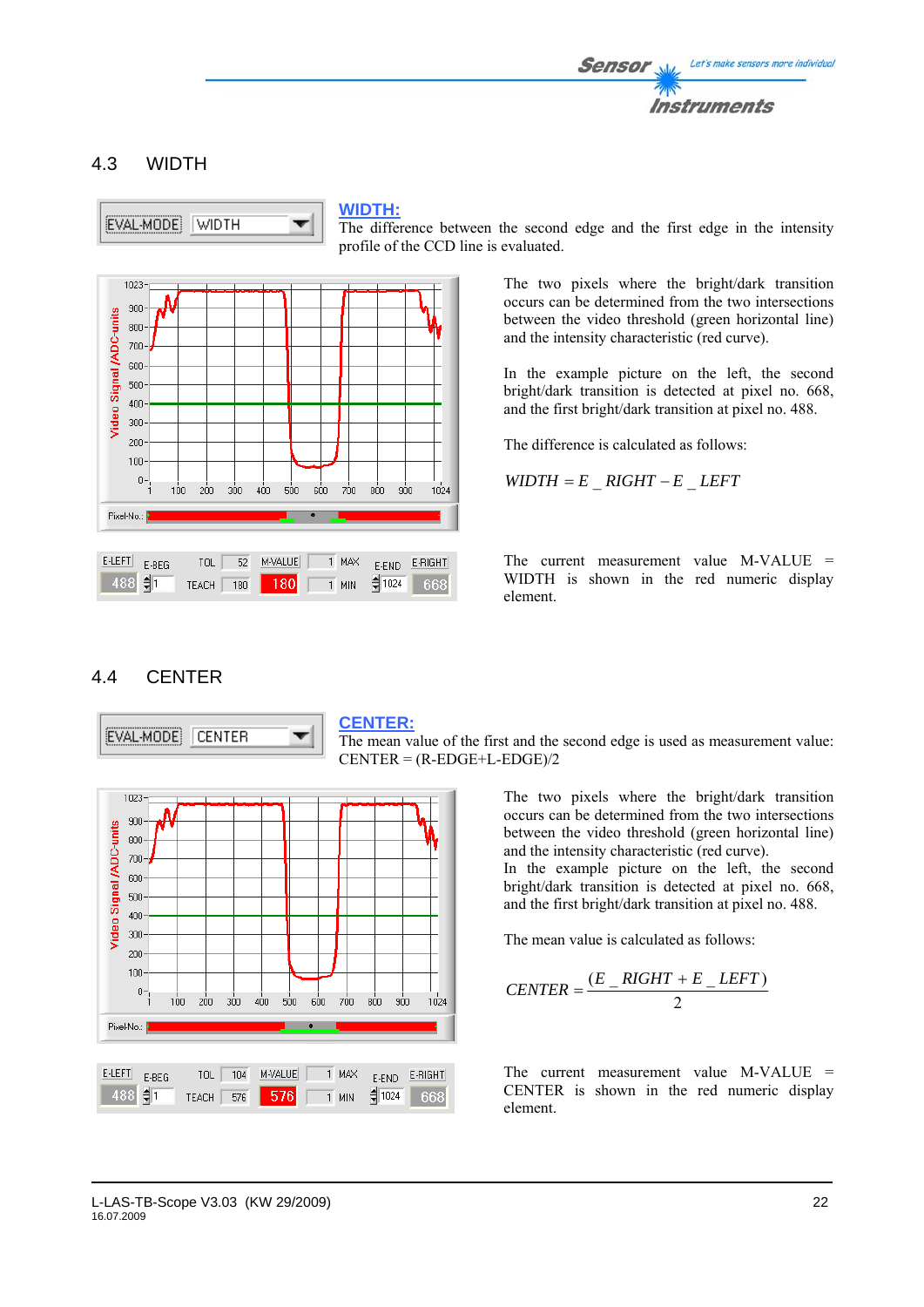### **5 Two-point calibration**

| PARA2 REC CALIB<br>PARA1                                                                                                           | PARA1                                                                           |
|------------------------------------------------------------------------------------------------------------------------------------|---------------------------------------------------------------------------------|
| CCD-CALIBRATION                                                                                                                    |                                                                                 |
| -------- L-LAS-TB-(F)-6-CL --------<br>2048-subpixel; 3.125µm pixel-pitch<br>working range $= 6.4$ mm<br>resolution = $+/-3 \mu m$ | <b>CCD-C</b><br>A click<br>$CCD-C$<br>The pur                                   |
| $\Gamma$ STEP 1 $\approx$<br>DIAMETER-1<br>(10000 [µm] PIXEL_1:                                                                    | accurate<br>mode E<br>EVAL-N                                                    |
| $\Box$ STEP 2<br>DIAMETER-2<br>20000<br>0<br>PIXEL_2:                                                                              | The pro                                                                         |
| Calculate: Y=A*II+B<br>SLOPE-VALUE A [µm/pixel]<br>0.000<br>3.125<br>INTERSECTION B [µm]<br>EXIT!<br>0<br>Ω                        | threshol<br>informat<br>rising an<br>between<br>CCD lin<br>points o<br>video th |

|  | PARA1   PARA2   REC   CALIB |  |
|--|-----------------------------|--|
|  |                             |  |

### CALIBRATION:

on the CALIB button opens the CCD-CALIBRATION window. This ALIBRATION window allows two-point calibration at the sensor. rpose of two-point calibration is to provide and output a highly width measurement value in micrometers at the sensor in evaluation VALMODE=WIDTH.



blem with width measurement is that depending on the set video d and the set transmitter power, the measurement value for the width tion will be calculated differently. This is caused by the constantly rialog characteristic (slope) of the video signal in the transition area object shading and direct laser light impingement on the pixels of the e. The object width is calculated indirectly from the two intersection of the video signal characteristic (red curve) with the green horizontal reshold.



High video threshold, the object appears wider in the "shadow zone". Measured value  $= 418$  pixel. The measured value in um is calculated from this by multiplying the number of pixels with the respective pixel pitch.

$$
M\text{-}VALUE = 418
$$
 pixel x 31.75µm = 13271 µm

 $256 225 \frac{3}{5}$  200- $175$ юc .<br>• 150- $\frac{1}{2}$  125  $100$ *l*ideo  $75 50 25 0 - 1$  $250$  $500$ 750 1000 1250 1500 1750 2000  $2360$ Pixel: E-END 2360  $\frac{1}{2}$ 1 E-BEG TOLERANCE 100  $\frac{4}{3}$  413 Teach E-LEFT E-RIGHT  $\sqrt{964}$  $12858$  [µm] M-VALUE 405 1369

Low video threshold, the object appears somewhat narrower in the "shadow zone". Measured value = 405 pixel.

The measured value in um is calculated from this by multiplying the number of pixels with the respective pixel pitch.

M-VALUE = 405 pixel x 31.75µm = 12858 µm

**In order to compensate this problem, two-point calibration can be performed with a fixed transmitter power (POWER) and a fixed video threshold (V-THD).**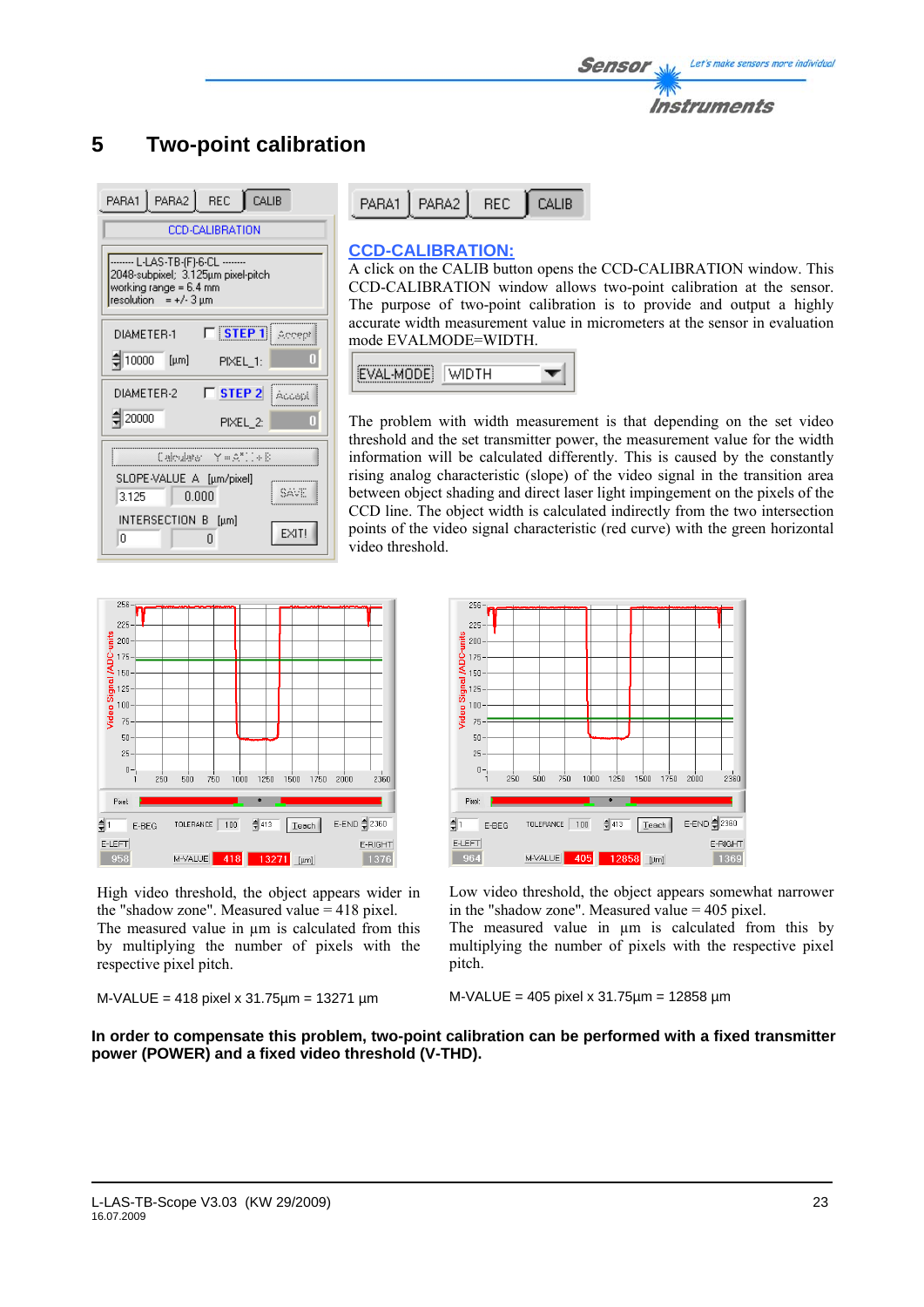



| STEP $1 \nabla$ On/Off   | Accept |
|--------------------------|--------|
| DIAMETER-1 [µm]<br>휘1500 | PIXEL  |

e.g. object of 1.5mm diameter results in 394 pixels covering.

| STEP $2 \nabla$ On/Off | Accept |
|------------------------|--------|
| DIAMETER-2 [µm]        | PIXFI  |
| 96500                  | 1558   |

e.g. object of 6.5mm diameter results in 1558 pixels covering.



In two-point calibration, a mean straight line through two points is calculated on the basis of two known objects (dimensions in µm are known) of different width.

The most important parameters of this mean straight line are its slope (SLOPE-VALUE A) and, if applicable, the Y-axis section B.

The slope A indicates the change in micrometers per change of pixel. The Y-axis section B (INTERSECTION-VALUE B) defines the zero-point offset.

### STEP 1:

When the ON/OFF checkmark is activated, the object with the smaller diameter should be placed in the center of the operating range. The smaller object for example should cover 20-40% of the maximum operating range.

The known diameter value in micrometers must then be entered in the numerical input field.

Accept Object 1

A click on the Accept Object 1 button saves the first value pair (DIAMETER-1, PIXEL\_1).

### STEP 2:

When the ON/OFF checkmark is activated, the object with the bigger diameter should be placed in the center of the operating range. The bigger measuring object for example should cover 60- 80% of the maximum operating range.

The known diameter value in micrometers must then be entered in the numerical input field.

### Accept Object 1

A click on the Accept Object 2 button saves the second value pair (DIAMETER-2, PIXEL\_2).

> When calibration is started, the actions of the RUN button on the user interface are performed automatically. In the graphic display section under the large "scroll graph" the centered placing of the objects in the operating range of the sensor can be checked. The area with the grey background (shadow area) represents the position of the object. The pixels that are hit by the laser beam are represented as red areas.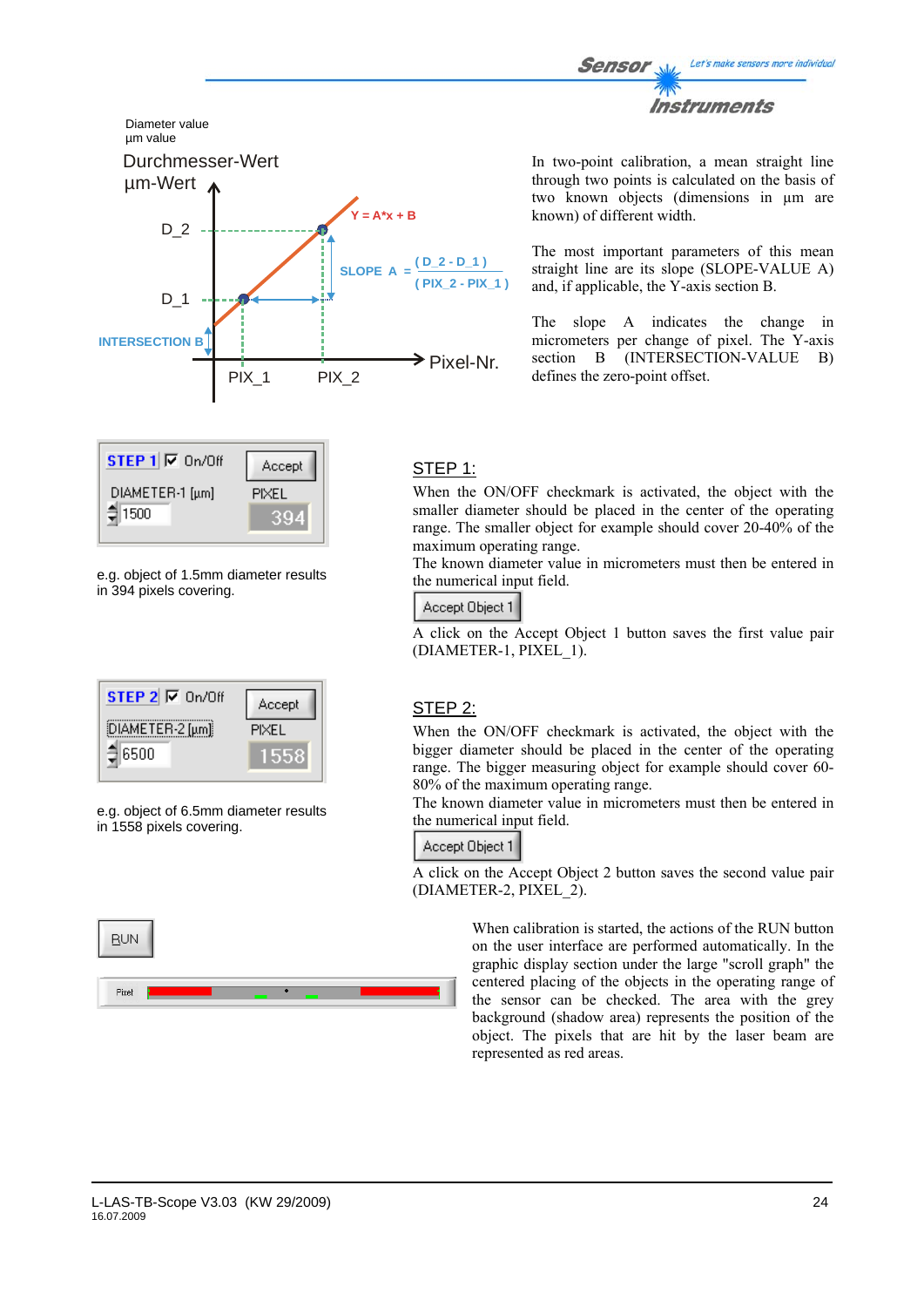

| SLOPE-VALUE A |                 | INTERSECTION B   |      |       |
|---------------|-----------------|------------------|------|-------|
| 31.750        | 31.522          | 0.0              | 44.5 |       |
|               | SAVE NEW VALUES | EXIT CALIBRATION |      | A fte |

Calculate Calibration: Y = A\*X + B

er a click on the Calculate Calibration button, the slope and the Y-axis section are calculated anew from the two known point pairs of the objects.

The newly calculated values for the slope (SLOPE-VALUE A) and for the offset (INTERSECTION B) are shown in the display fields with gray background.

The previously set values are shown in the numerical input fields with white background.



### SAVE NEW VALUES

If the newly calculated values make sense, they can be saved to the RAM memory of the control unit in the sensor by clicking on the SAVE NEW VALUES button.

If the last calibration should be discarded, this can be done by clicking on the EXIT CALIBRATION button.

**The last calculated calibration values are only saved to the NON-VOLATILE EEPROM memory of the control unit when EEPROM is selected as the target and the SEND button is then pressed!** 

EXIT CALIBRATION

### EXIT CALIBRATION

Exits calibration and discards the calibration values.

### Manual entering of calibration data:

| SLOPE-VALUE A<br>31.521          | 31.522 |             | INTERSECTION B<br>44.0 | 44.5 |
|----------------------------------|--------|-------------|------------------------|------|
| $F$ RAM<br>EEPROM<br><b>FILE</b> |        | SEND<br>GET |                        |      |

The calibration data also can be modified manually at the control unit of the sensor.

When the PARA II pop-up window has been opened, the numerical values can at any time be changed manually in the corresponding numerical input fields, without having to go through the calibration procedure.

The newly entered calibration values must first be activated at the control unit by clicking on the SEND button.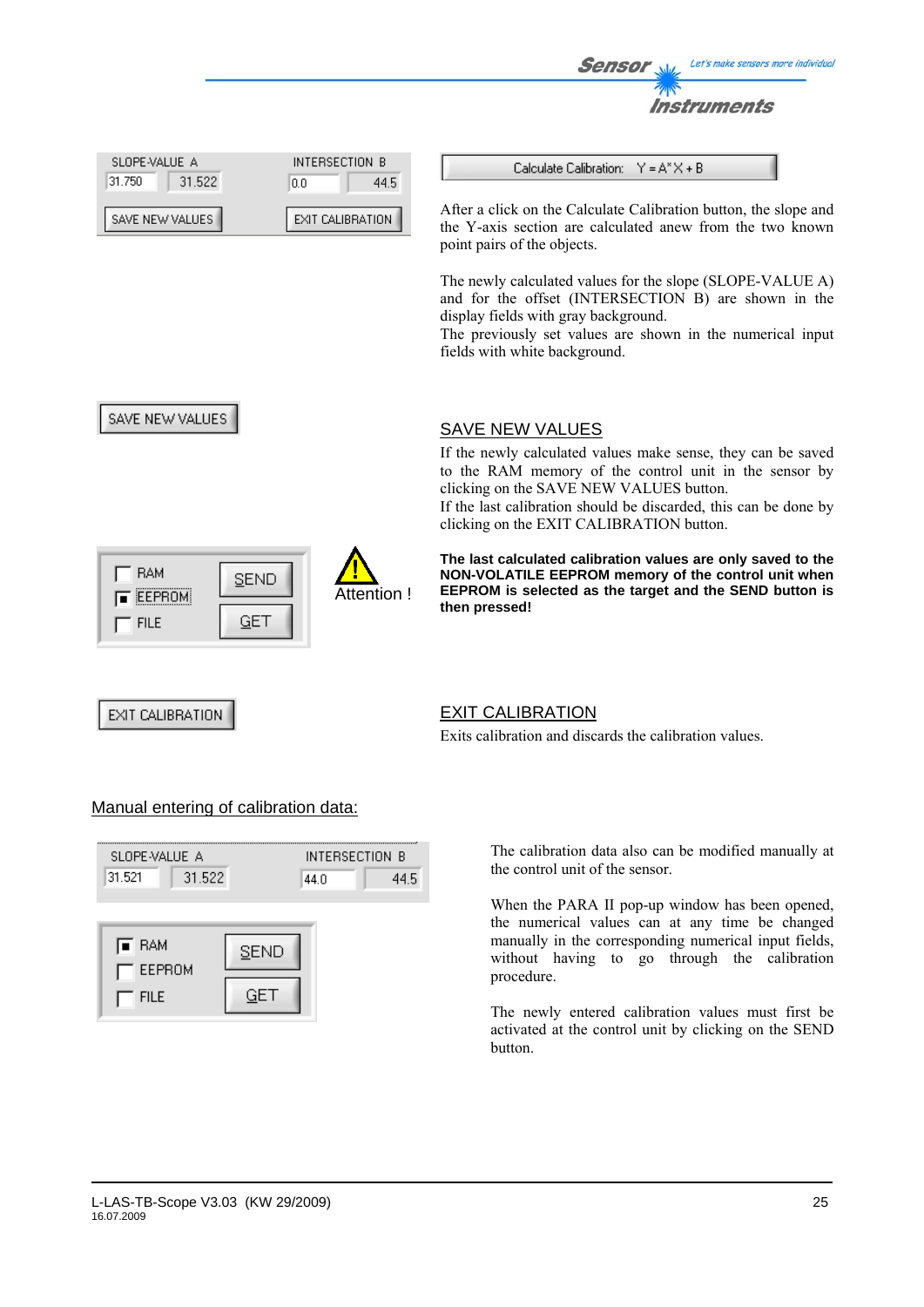

### **6 Annex**

### 6.1 Laser warning



### 6.2 Function of the Teach/Reset button

The housing of the *L-LAS-TB sensor* features a pushbutton with two functions:



### **RESET function:**

When the button is pressed for a short time  $(t < 750 \text{ms})$ , the current maximum and minimum values are reset.

A hardware/software RESET is not performed!

### **TEACH function:**

When the button is pressed for a longer time  $(t > 1.5s)$ , the current edge coverings are stored as teach value in the RAM memory. When the teach process has been performed successfully, the green LED blinks three times.

### **(CL) Compact-Line types:**

These types have no teach/reset button at the housing. The teach/reset functionality can be performed through digital input IN1/yel/pin4.

Reset: LED/yellow blinks shortly 1x Teach: LED/yellow blinks shortly 3x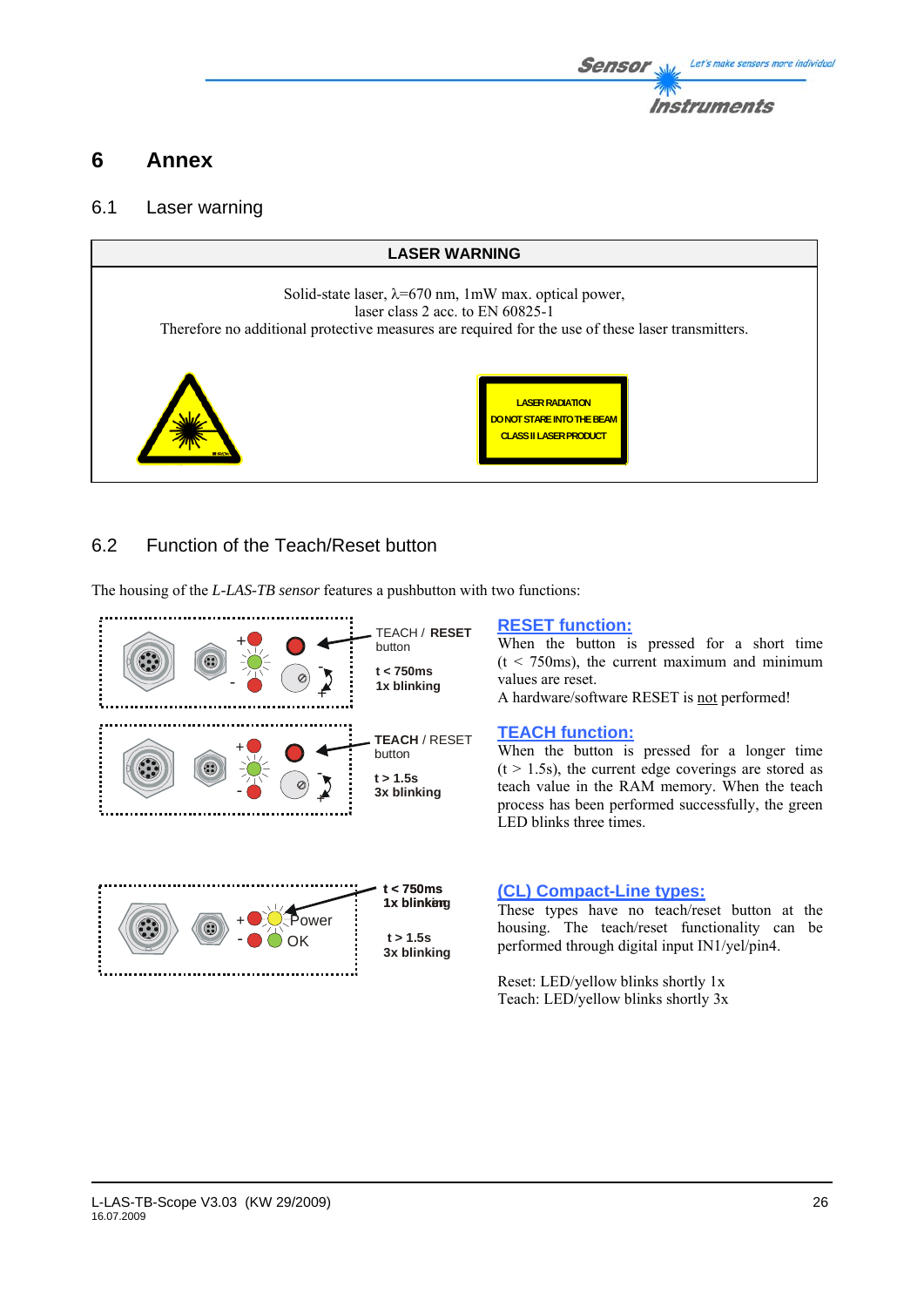

### 6.3 Function of the Tolerance potentiometer:

**Tolerance** + potentiometer 6 - - + HW-MODE ENABLE ALL

The housing of the *L-LAS-TB sensor* features a potentiometer for setting the tolerance band width. **TOLERANCE potentiometer:**

> Turning the potentiometer clockwise increases the tolerance band width. Turning it counter-clockwise decreases the tolerance band width.

The potentiometer must be activated (switch position ENABLE ALL or ENABLE TOL SET) in order to use it for setting the tolerance band width at the *L-LAS-TB sensor*.

### 6.4 Function of digital inputs IN0 and IN1

The *L-LAS-TB sensor* has two digital inputs IN0 and IN1 that can be contacted through the 8-pole female connector (type Binder 712).



**DIGITAL INPUT IN0 (pin3/green) EXT-TRIGGER:**

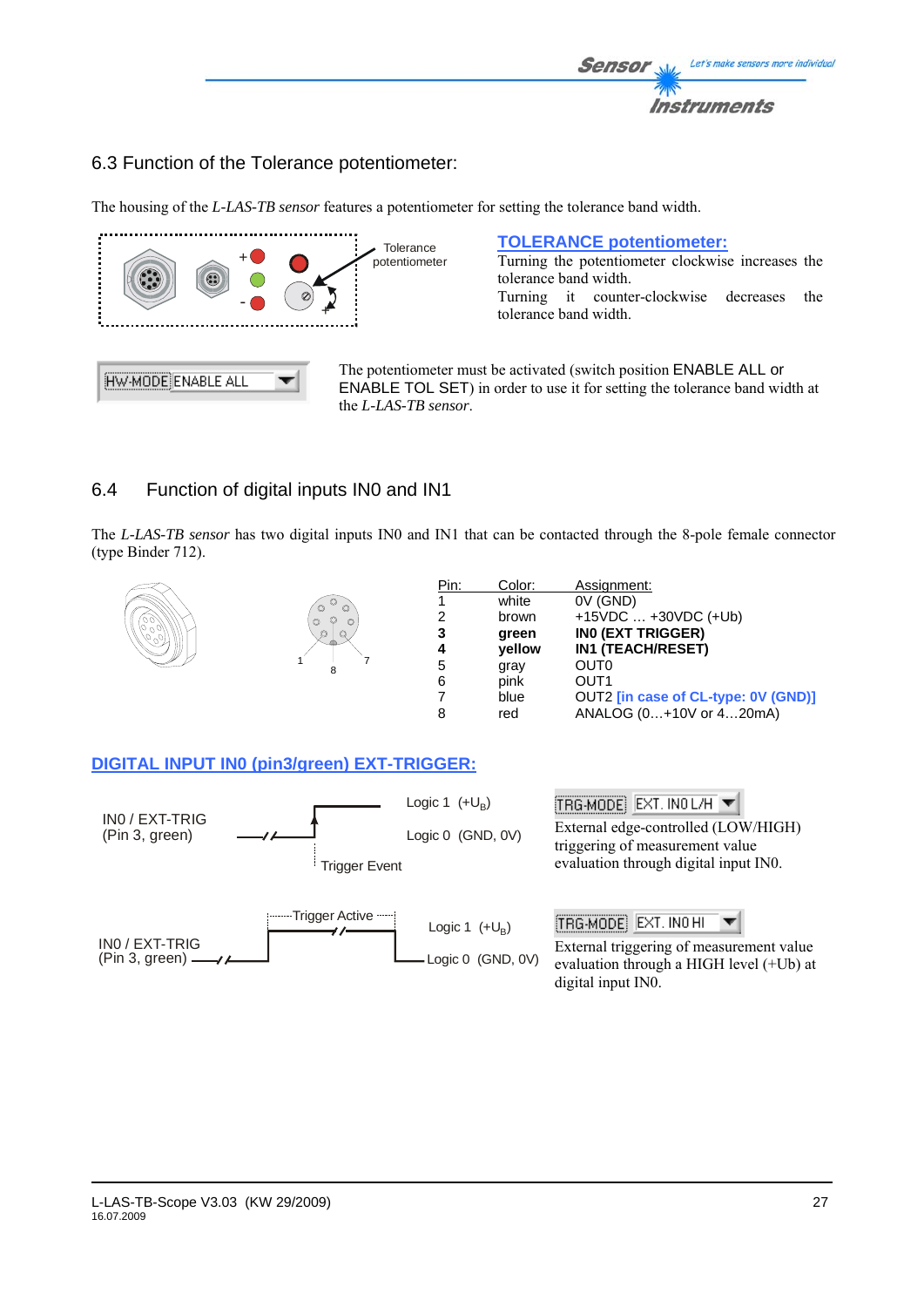

### **DIGITAL INPUT IN1 (pin4/yellow) TEACH/RESET:**

#### RESET function:

When a HIGH pulse of less than **750 ms** duration is applied, the RESET function is performed at the *L-LAS-TB sensor*. This resets the current maximum and minimum values (drag pointer). A hardware/software RESET is not performed! When a RESET pulse is detected, the yellow LED flashes shortly one time.



#### TEACH function:

When a HIGH pulse of more than **1.5s** duration is applied, the TEACH function is performed at the *L-LAS-TB sensor*. When a TEACH pulse is detected, the green LED at the housing flashes shortly three times.

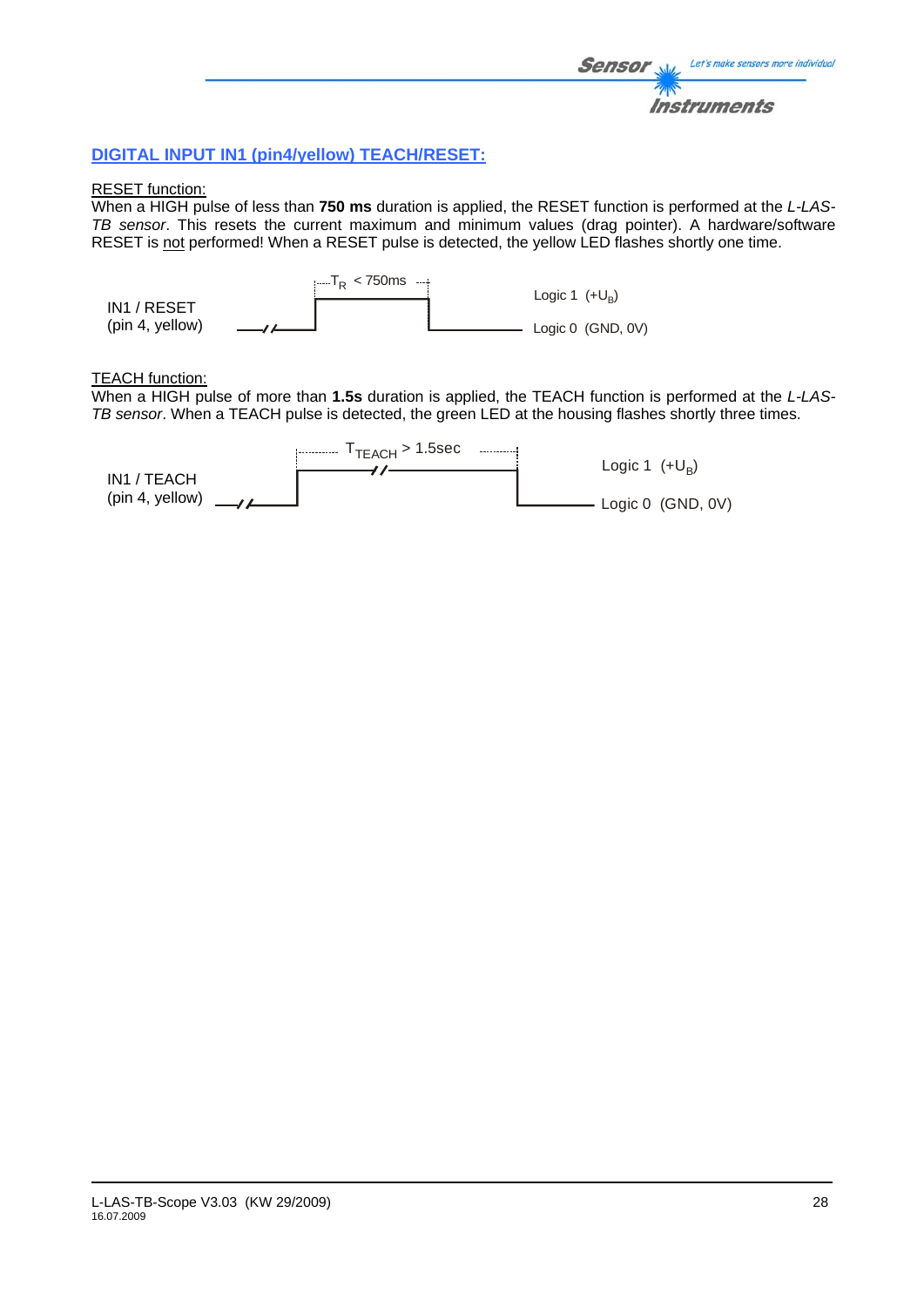

### 6.5 Connector assignment



At the housing of the *L-LAS-TB* sensor there is a female connector for power supply connection (8-pol. type Binder 712) and a second female connector for connecting a serial RS232 connecting cable (4-pol. type Binder 707).

*L-LAS-TB Compact-Line* types (*L-LAS-TB-…-CL*)

RS232 connection to the PC: 4-pole M5 female connector type Binder 707



Connecting cable: cab-las4/PC (length 2m, cable jacket: PUR)

#### Interface to PLC/voltage supply: 8-pole female connector type Binder 712



Connecting cable: cab-las8/SPS (length 2m, cable jacket: PUR)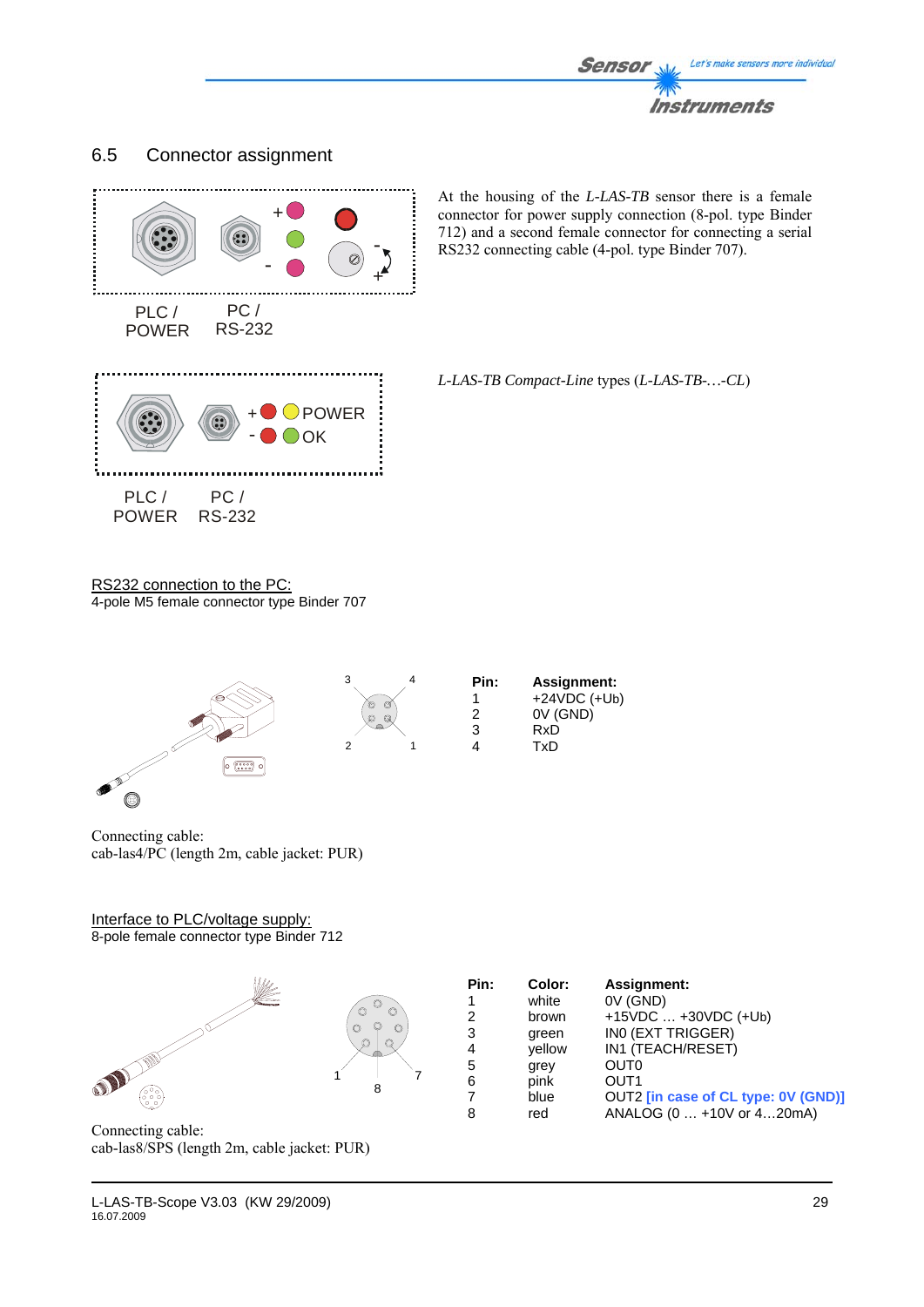### 6.6 RS232 interface protocol

### **RS232 interface protocol PC** ⇔ *L-LAS-TB sensor Firmware version 3.03*

- Standard RS232 serial interface, no hardware handshake

- 3-line connection: GND, RXD, TXD

- Speed: 19200 baud, 8 data-bits, no parity-bit, 1 stop-bit, binary-mode

The control device (PC or PLC) must send a data frame consisting of 18-words (1 word  $= 2$  byte  $= 16$  bit) to the *L-LAS-TB control unit*. All words in the data frame must be transferred in binary format. The higherorder byte must be transferred first (MSB-first).

### METHOD:

The microcontroller in the *L-LAS-TB sensor* permanently reads the input buffer of its RS-232 module (polling). If the arriving word is *0x0055 (0x55 hexadecimal = 85 decimal)*, this is interpreted as a synchronisation event ( **<sync-word>** ). The microcontroller then reads the order number ( *<***order-word>** ) that is transferred with the 2nd word.

After the order word (*<***order-word>)** another word is transferred that informs about the number of the parameter set ( *<***para-set>** ). This is followed by additional 15 words **<parameter-word>** that contain the actual parameters.

When the complete data frame (18 words = 36 bytes) has been read in, the *L-LAS-TB control unit* starts to execute the order contained in the 2nd word ( *<***order-word>**



|                | Meaning of the 2nd word in the data frame: <order-word></order-word> |                                             |  |  |
|----------------|----------------------------------------------------------------------|---------------------------------------------|--|--|
| Value          | <b>Meaning / Action</b>                                              |                                             |  |  |
| $\mathbf{0}$   | Nop.                                                                 | no operation                                |  |  |
|                | Send parameters from PC to L-LAS RAM                                 | 18 words, $PC \Rightarrow L\text{-LAS-RAM}$ |  |  |
| $\overline{2}$ | Get parameters from L-LAS RAM                                        | 18 words, L-LAS-RAM $\Rightarrow$ PC        |  |  |
| 3              | Send parameters from PC to EEPROM                                    | 18 words, PC ⇒ L-LAS-EEPROM                 |  |  |
| 4              | Get parameters from EEPROM of the L-LAS                              | 18 words, L-LAS-EEPROM $\Rightarrow$ PC     |  |  |
| 5              | Echo check: Get echo character from L-LAS                            | 18<br>word=0x00AA<br>words. first           |  |  |
|                | hardware, Line $Ok = 0xAA$                                           | (Echo=170)                                  |  |  |
| 6              | Activate teach process, store in RAM                                 | 18 words $PC \Rightarrow L\text{-LAS-RAM}$  |  |  |
| 7              | Get firmware version message from L-LAS                              | 72-bytes, L-LAS $\Rightarrow$ PC            |  |  |
| 8              | Get measurement data from L-LAS-RAM                                  | 18 words, L-LAS-RAM $\Rightarrow$ PC        |  |  |
| 9              | Get video buffer information from L-LAS                              | 64 words, L-LAS-RAM $\Rightarrow$ PC        |  |  |
|                | Reset maximum / minimum values                                       | 18 words $PC \Rightarrow L\text{-LAS-RAM}$  |  |  |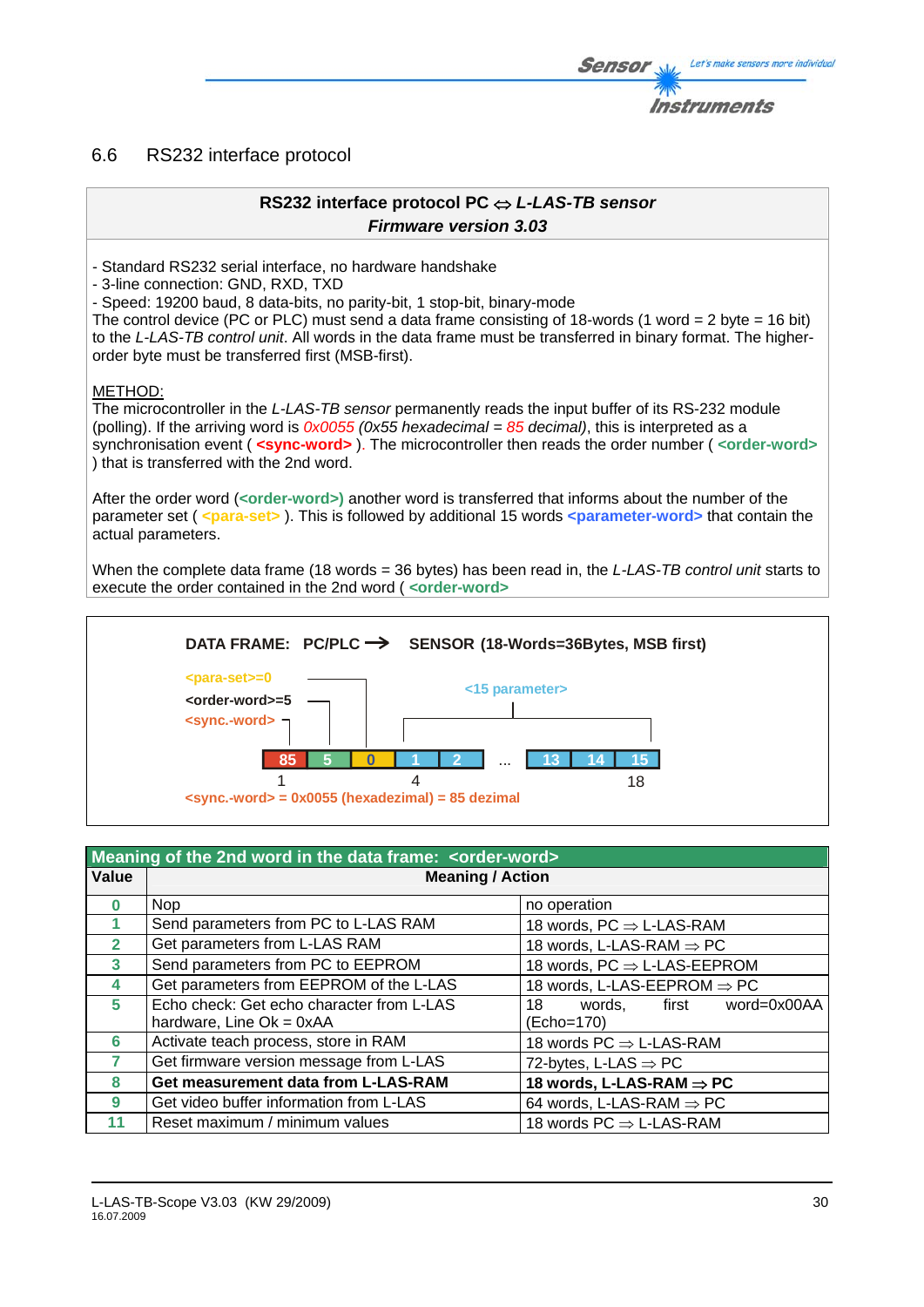

|                         | Format of the data frame: $\leq$ para-set = 0> |                                                                                                                             |
|-------------------------|------------------------------------------------|-----------------------------------------------------------------------------------------------------------------------------|
| Word no.                | <b>Meaning</b>                                 | <b>Comment</b>                                                                                                              |
| 1                       | <sync-word></sync-word>                        | hex-code 0x55, binary=0000 0000 0101 0101, dec.=85                                                                          |
| $\overline{2}$          | <order-word></order-word>                      | Order word (cf. table below)                                                                                                |
| 3                       | $\epsilon$ para-set $>$ = 0                    | $0 =$ Parameter set zero                                                                                                    |
| 4                       | <b>POWER</b>                                   | Transmitter power (0  1000)                                                                                                 |
| $\overline{\mathbf{5}}$ | VIDEOTHD [%]                                   | Video threshold (0  100) in percent of the ADC range                                                                        |
| $6\phantom{1}$          | <b>POLARITY</b>                                | Polarity for OUT0, OUT1, OUT2 (0=DIRECT, 1=INVERSE)                                                                         |
| $\overline{7}$          | EVAL-MODE                                      | Evaluation mode (0=L-EDGE, 1=R-EDGE, 2=WIDTH,<br>3=CENTER)                                                                  |
| 8                       | <b>E-BEGIN</b>                                 | Begin of evaluation, start-pixel (1. E_END-1)                                                                               |
| 9                       | E-END                                          | End of evaluation range, end-pixel (E_BEG+1  SUBPIXEL)                                                                      |
| 10                      | <b>TEACH-VALUE</b>                             | Teach value in pixels (1 SUBPIXEL)                                                                                          |
| 11                      | <b>TOLERANCE-VALUE</b>                         | Tolerance value TOL: (0  SUBPIXEL/2)                                                                                        |
| 12                      | AVERAGE                                        | Averaging (1,2,4,8,16,32,64,128 or 256)                                                                                     |
| 13                      | <b>TRIGMODE</b>                                | Trigger mode (0=CONTINOUS, 1=EXT. IN0 L/H, 2=EXT.IN0<br>HIGH)                                                               |
| 14                      | ANALOG-OUT MODE                                | Operating mode of analog output:<br>(0=DIRECT 010V, 1=DIRECT/5V-SET,<br>2=MAXIMA, 3=MINIMA, 4=MAX-MIN)                      |
| 15                      | RS-232-MODE                                    | Currently not used                                                                                                          |
| 16                      | OP-MODE                                        | Operating mode of the CCD line (0=LOW-GAIN / 1=HIGH-GAIN)                                                                   |
| 17                      | <b>HARDWMODE</b>                               | Operating mode of hardware button and potentiometer<br>(DISABLE-ALL=0, ENABLE-ALL=1, ENABLE-BTN=2,<br><b>ENABLE POTI=3)</b> |
| 18                      | <b>VIDEO-MODE</b>                              | Operating mode of the video threshold (0=FIX, 1=AUTO)                                                                       |

### Format of the data frame:  $\epsilon$  = 1>

| Word no.       | <b>Meaning</b>            | <b>Comment</b>                                        |
|----------------|---------------------------|-------------------------------------------------------|
| 1              | $\le$ sync-word> = 0x0055 | hex-code 0x55, binary=0000 0000 0101 0101, dec.=85    |
| 2 <sup>1</sup> | <order-word></order-word> | Order word (cf. table below)                          |
| 3 <sup>2</sup> | $<$ para-set $>$ = 1      | $1 =$ Parameter set one                               |
| 4              | Parameter 1               | 0, currently not used                                 |
| $5\phantom{1}$ | Parameter 2               | 0, currently not used                                 |
| 6              | Parameter 3               | 0, currently not used                                 |
| 7              | Parameter 4               | 0, currently not used                                 |
| 8              | Parameter 5               | 0, currently not used                                 |
| 9              | Parameter 6               | 0, currently not used                                 |
| 10             | Parameter 7               | 0, currently not used                                 |
| 11             | Parameter 8               | 0, currently not used                                 |
| 12             | Parameter 9               | 0, currently not used                                 |
| 13             | Parameter 10              | 0, currently not used                                 |
| 14             | Parameter 11              | 0, currently not used                                 |
| 15             | <b>SLOPE VALUE L-WORD</b> | Sensitivity of the sensor (x 1024), low-order word    |
| 16             | <b>SLOPE VALUE H-WORD</b> | Sensitivity of the sensor (x1024), higher-order word  |
| 17             | <b>OFFSET L-WORD</b>      | Y-Offset-LW, two-point calibration, low-order word    |
| 18             | OFFSET H-WORD             | Y-Offset HW, two-point calibration, higher-order word |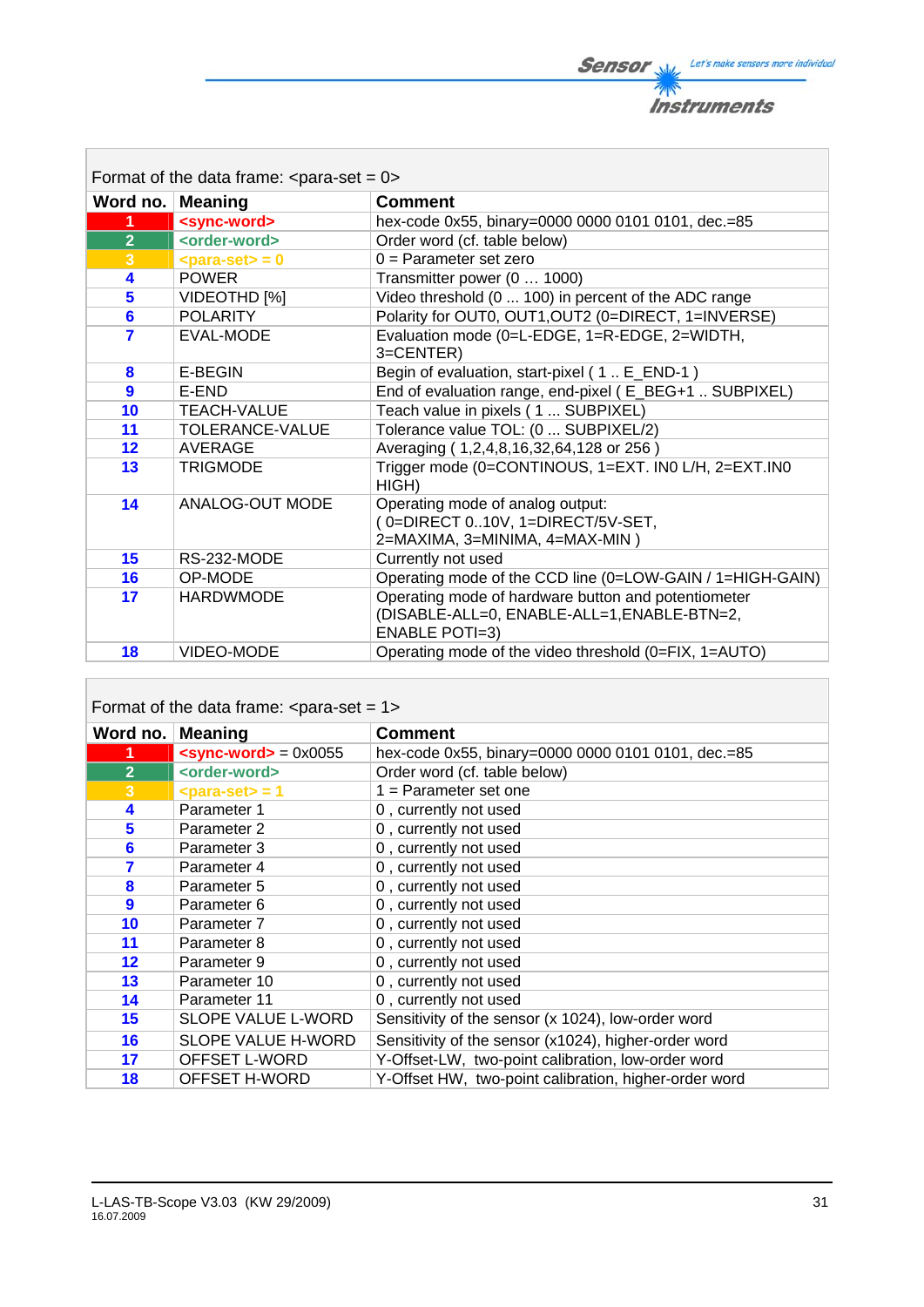

### **Examples for data exchange**:



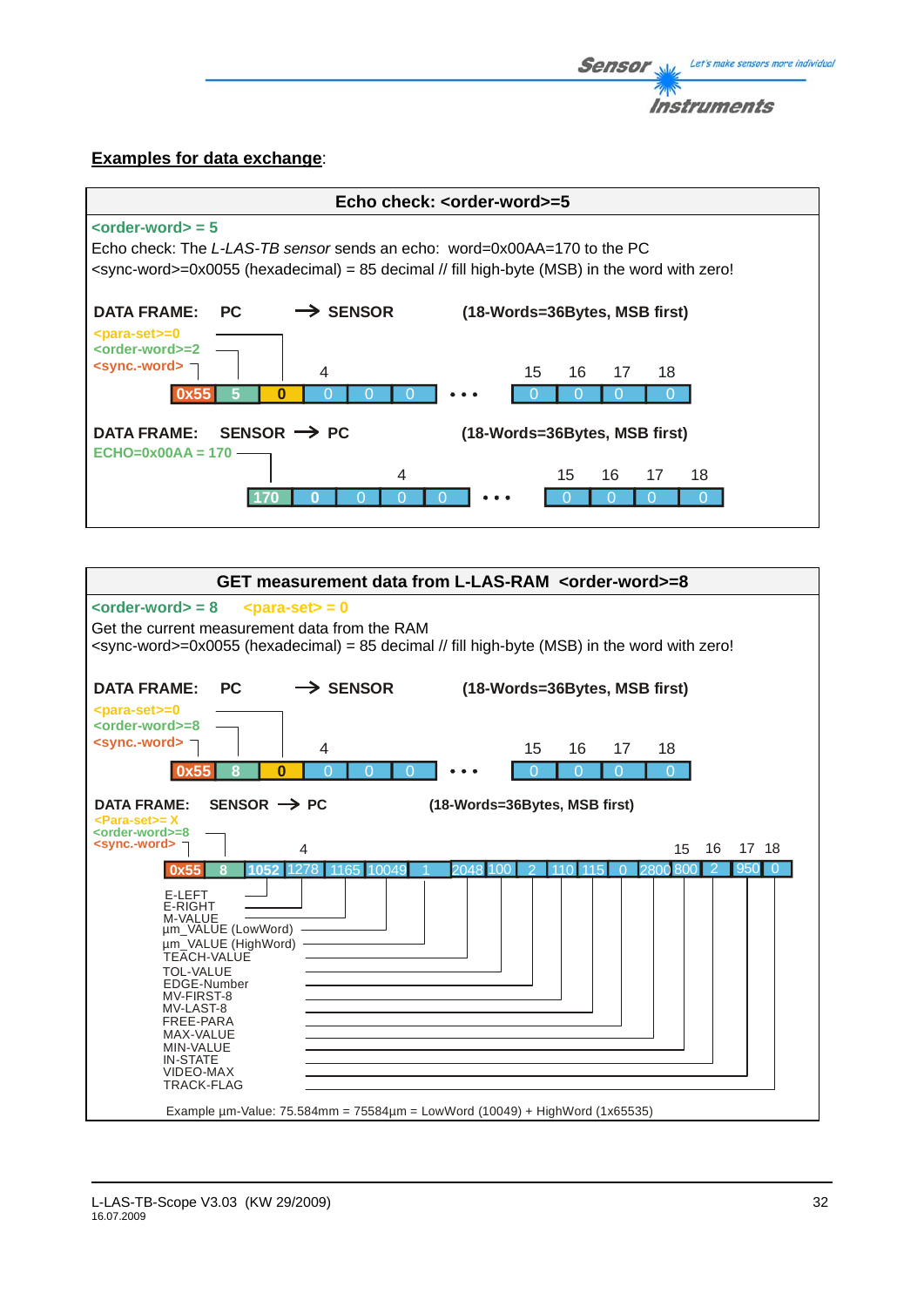



**For the final take-over of the full parameter set, both parameter sets (set=0 and set=1) must be transferred.**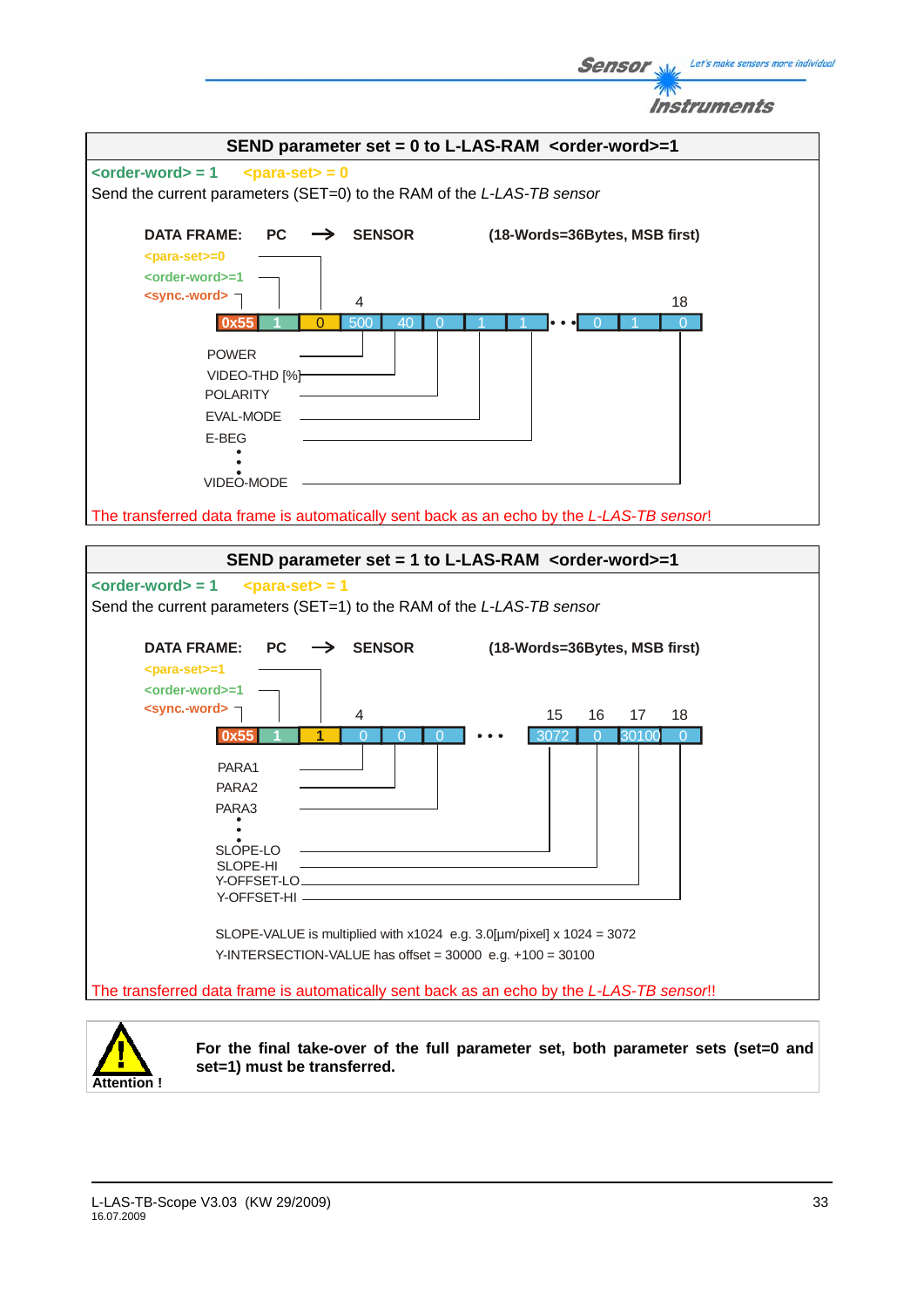